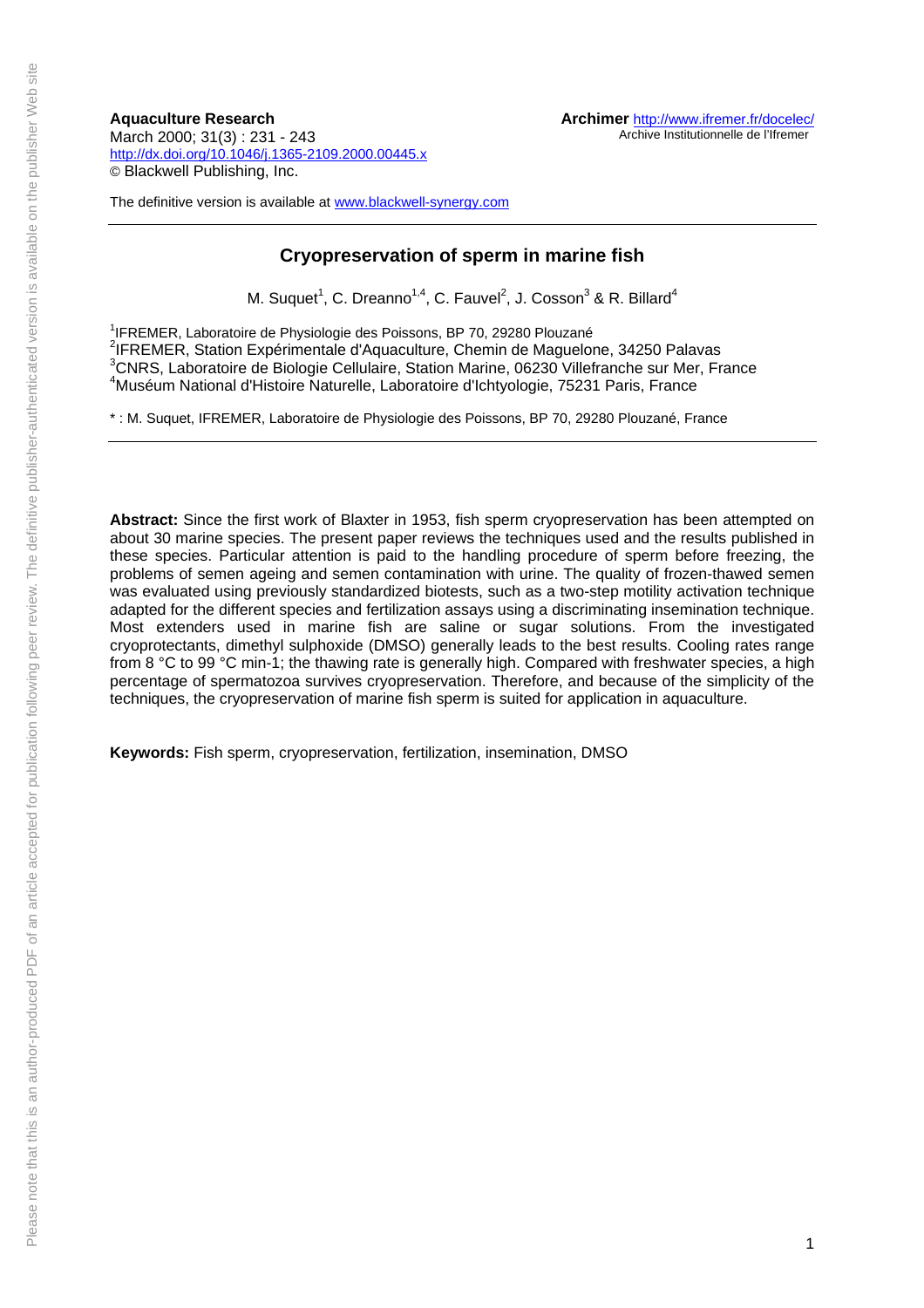### **Introduction**

 Techniques of sperm management have been established in some freshwater fish species such as cyprinids (Billard*,* Cosson, Crim & Suquet 1995) or siluroids (Legendre, Linhart & Billard 1996) and in salmonids (Scott & Baynes 1980; Billard 1992). Among these techniques, sperm storage and cryopreservation are of special interest. At 0<sup>o</sup>C conditions, spermatozoa can be stored for a few hours up to several days, depending on the species while cryopreserved gametes can be theoretically stored between 200 and 32 000 years without deleterious effect (Ashwood-Smith 1980).

 The use of cryopreserved spermatozoa can be delayed from the date of collection and adjusted to the moment of ova processing. The benefits of this technique include :

-Synchronization of gamete availability of both sexes : ovulations are only noticed when sperm production declines in cross fertilization of different strains like spring and autumn spawning herring (*Clupea harengus* L*.* : Blaxter 1953).

-Use of the total volume of available semen: this is useful for sperm economy in species where semen is difficult to obtain (Japanese eel, *Anguilla japonica* Temminck & Schlegel) (Ohta & Izawa 1996), but also in species where only low volume of semen can be stripped in captivity (yellowtail flounder, *Pleuronectes ferrugineus* L*.* : Clearwater & Crim 1995 or turbot, *Psetta maxima* L. : Suquet, Billard, Cosson, Dorange, Chauvaud, Mugnier & Fauvel 1994).

-Simplifying broodstock maintenance: off season spawning can be induced in most cultured fish species, by the manipulation of photoperiod and temperature cycles (Bromage 1995). However, the technique is cost intensive. When cryopreserved sperm is available all year round, the manipulation of the spawning season could be restricted to females.

-Transport of gametes: useful when male and female gametes are collected in different locations. This enables also the introduction of genes from the wild into hatchery stocks.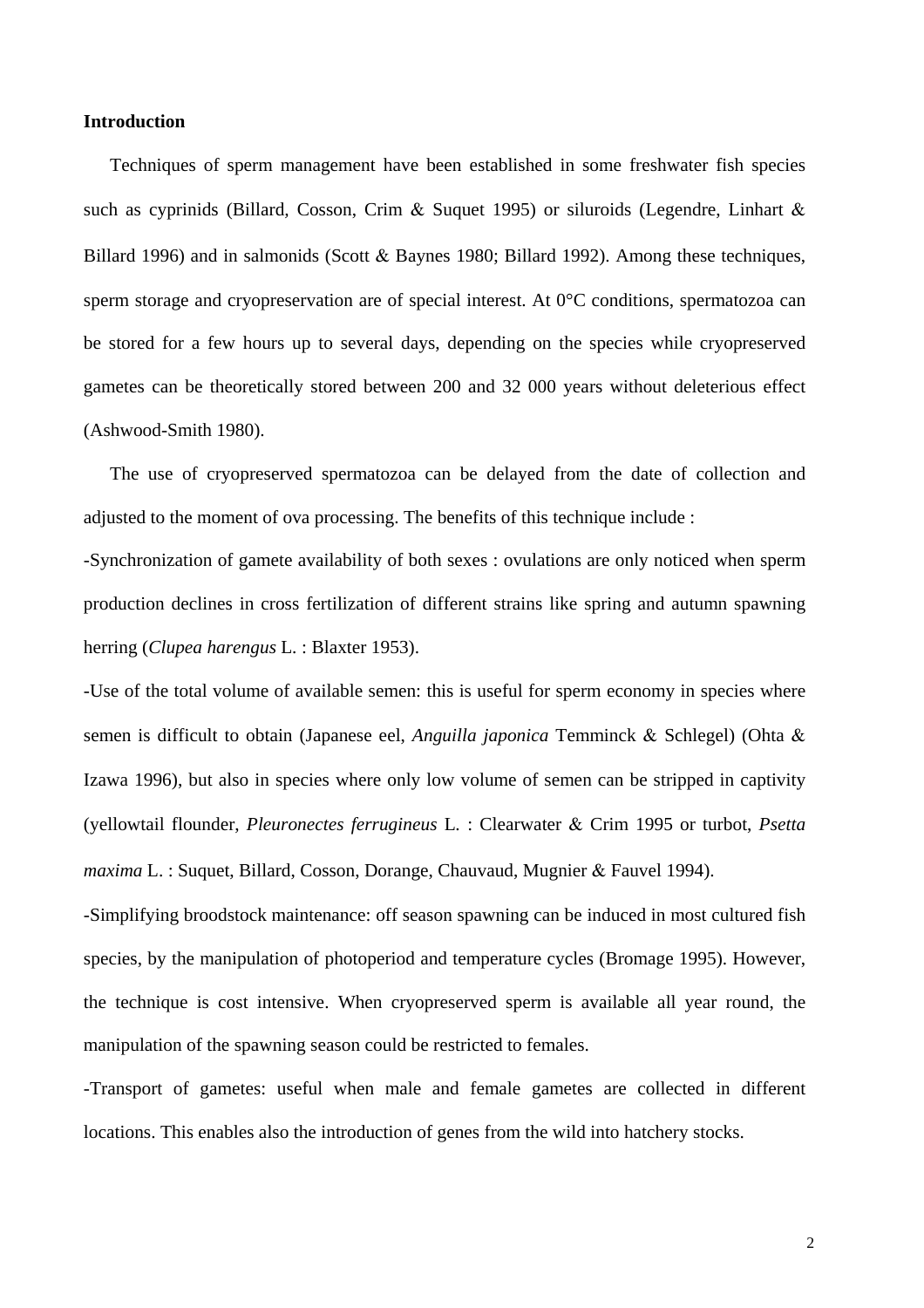-Avoiding aging of sperm: the senescence of sperm during the course of the spawning season has been reported for many fish species and results in a decrease of milt quality (Rana 1995a). Cryopreservation allows the collection of sperm when it has the highest quality.

-Experimental programs: for genetic studies, in comparing the breeding performances of successive generations in the same experiment and for experiments where the use of identical sperm samples is necessary over an extended period *e.g* study of short term storage of ova.

-Conserving genetic variability in domesticated populations: the use of a limited number of breeders leads to a reduction of heterozygosity. The cryopreserved semen of selected strains or genetically improved populations can be introduced in domesticated stocks *e.g.* the sperm of sex reversed gynogenetic hirame (*Paralichthys olivaceus* Temminck & Schlegel) female (Tabata & Mizuta 1997). Gene banks of cryopreserved semen can also be used to maintain genetic diversity of fish populations that are endangered and protect against inbreeding. In protogynous hermaphrodite species such as Black grouper (*Epinephelus malabaricus* Bloch & Schneider), sperm can only be collected in 5 to 10 years old animals (Gwo 1993). As a consequence, success in breeding is greatly enhanced by the use of frozen sperm.

 Under consideration of the many benefits of this technique, the sperm of over 200 fish species has been cryopreserved (for review see Billard *et al*. 1995). These techniques have been reviewed in detail by Stein & Bayrle (1978), Scott & Baynes (1980), Stoss (1983), Chao (1991), Jamieson (1991), Tiersch (1995), Rana (1995a & b), Maisse (1996) and Maisse, Labbé, Ogier de Baulny, Leveroni & Haffray (1998). Most publications are devoted to salmonids, tilapias and carps. In marine fish, the first report was by Blaxter (1953) in herring. As marine fish farming expands, there is an increasing need to apply sperm cryopreservation techniques. Due to the increasing knowledge in sperm biology also spermatozoa of other marine fish have been recently cryopreserved successfully. This paper reviews the techniques and results obtained for cryopreservation of marine fish species. It emphasizes the high survival and fertilization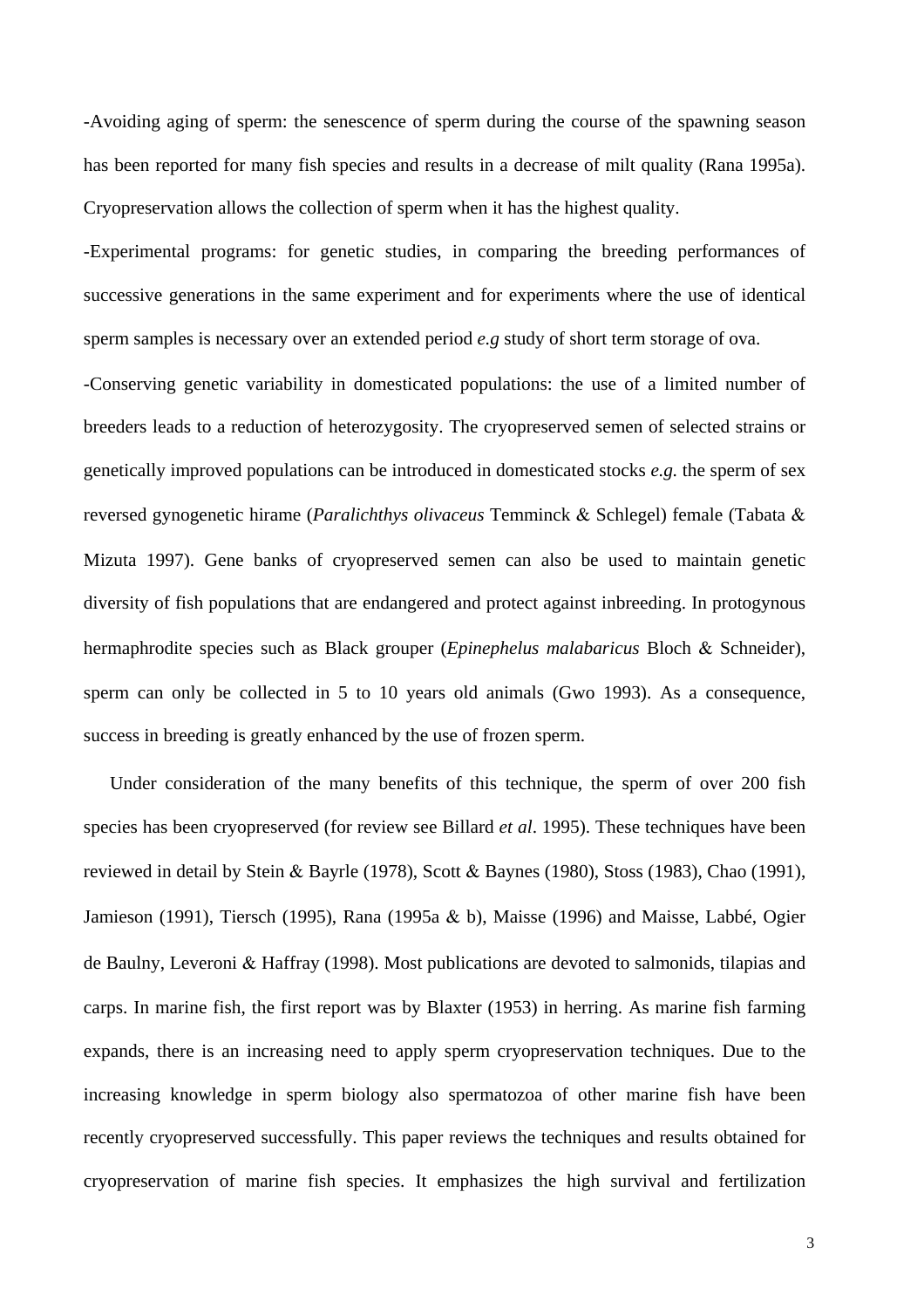capacity generally obtained in frozen-thawed spermatozoa of marine fish in comparison to freshwater species. Special attention was paid on individual variations of sperm quality and on biotests useful to determine the quality of thawed cells.

### **Individual variations of sperm quality**

 High individual variations of milt quality are frequently reported (Rana 1995a). This may be due to genetic variability but also to sampling location (from testes to the genital pore), contamination of sperm samples by urine and aging of spermatozoa during the spawning season.

 Similar to the Salmonidae (Morisawa & Morisawa 1988), a maturation process of spermatozoa has been reported for several marine fish species. Compared to samples collected by stripping, the percentage of motile spermatozoa of turbot decreases when intratesticular milt is collected (Figure 1). In Japanese eel, testicular spermatozoa exhibited only a very slight motility after activation, while spermatozoa of stripped sperm could be successfully activated (Ohta, Ikeda & Izawa 1997a). Furthermore, testicular spermatozoa of this species, incubated in saline solutions with high concentrations of  $K^+$  and HCO3, artificially acquire their motility potential and show a similar fertilization capacity as stripped milt (Ohta, Tanaka, Kagawa, Okuzawa & Iinuma 1997b).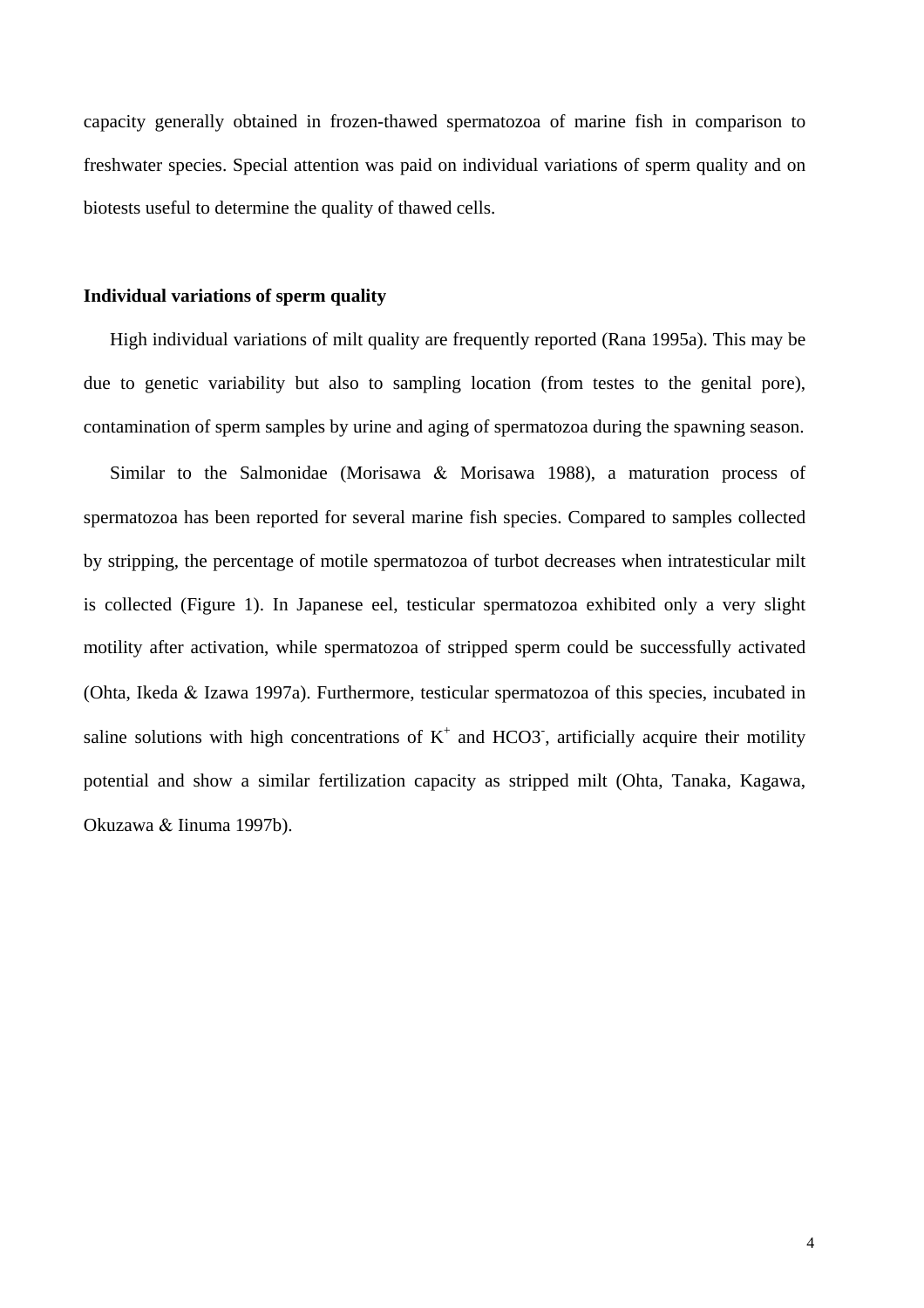Figure 1. Differences in sperm motility rates of turbot collected by stripping (SS), from the anterior testicule (AT), the median testicule (MT) and the posterior testicule (PT) (black bars : 10 s post-activation, white bars : 60 s postactivation). For each time post-activation, values followed by different letters are significantly different (P<0.05).



 Because of the close vicinity of sperm ducts and urinary ducts, sperm samples are frequently contaminated with urine. This phenomenon is described in freshwater fish species (Rana 1995a), but more scarcely in marine species. In turbot, a mean contamination rate of 15.3% (urine volume : sperm volume) was reported, basing on the determination of urea concentration (Dreanno, Suquet, Desbruyères, Cosson, Le Delliou & Billard 1998). Artificial urine contamination of milt decreased the percentage of motile spermatozoa, sperm velocity, the fertilization capacity and the storage ability. These effects increased with urine concentration and incubation time. Catherization of the ureter prior to sperm collection significantly decreased the urine contamination to 9.3%. In species with high sperm densities such as sea bass (*Dicentrarchus labrax* L*.*), urine contamination is more easily detected because of the lower viscosity and colour changes of portions of sperm samples containing urine (Fauvel, Savoye, Dreanno, Cosson & Suquet 1999).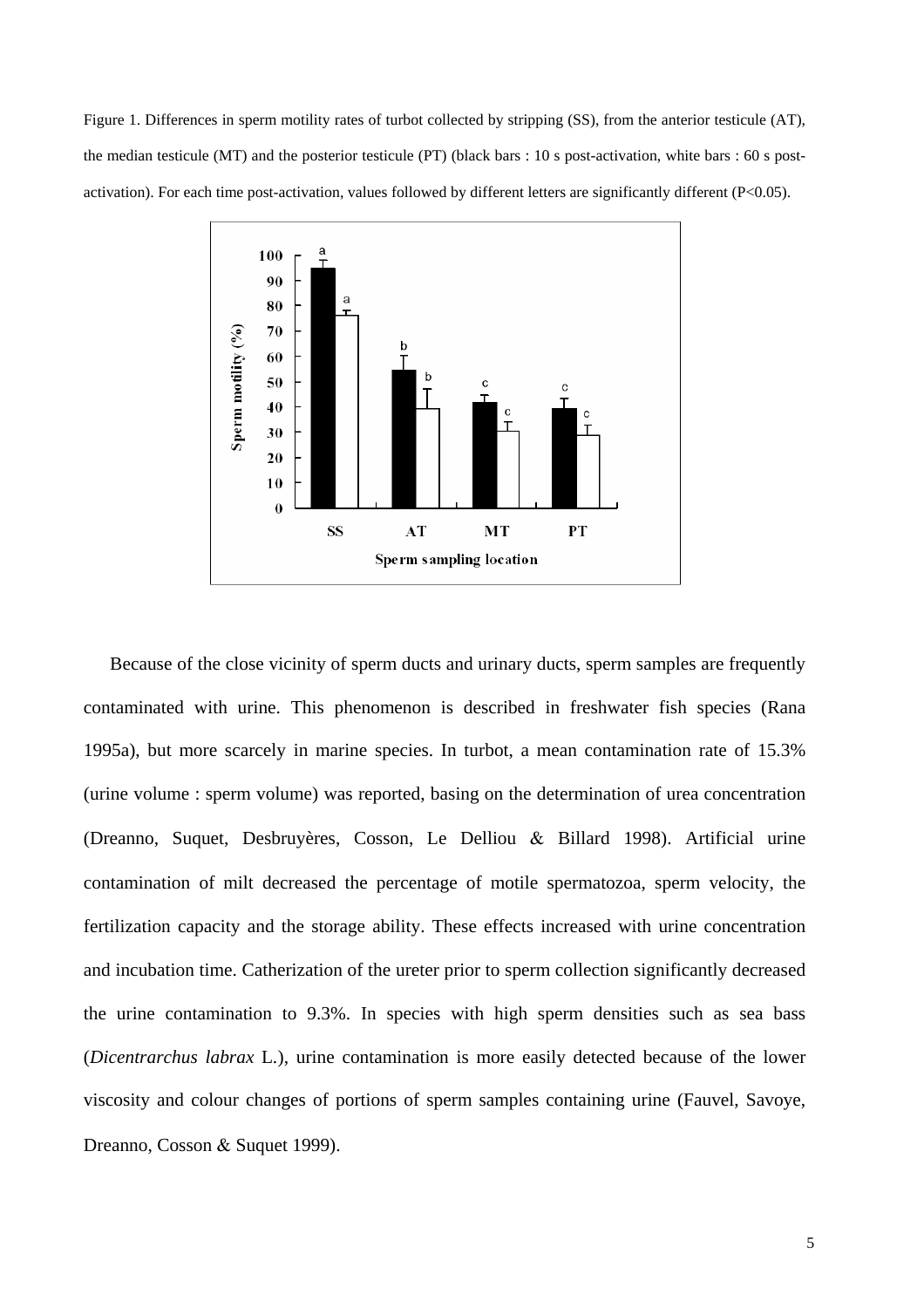Intratesticular aging of sperm has been reported for many fish species and it affected sperm quality at the end of the milting period (Rana 1995a). In marine fish, in the sea bass the concentration of spermatozoa decreased as the spawning season progressed (Fauvel *et al*. 1999). Spermatozoa of this species maintained their swimming duration for a longer period at the beginning of the milting season than at the end (Billard, Dupont & Barnabé 1977; Sorbera, Mylonas, Zanuy, Carillo & Zohar 1996). Furthermore, lower motility rates, fertilization rates and reduced short-term storage capacity were recorded at the end of the reproduction period. As revealed by electron microscopy, also the structure was changed in aged sea bass sperm (Dreanno, Suquet, Fauvel, Le Coz, Dorange, Quemener & Billard in press). In the Atlantic halibut (*Hippoglossus hippoglossus* L.), sperm motility was reduced at the end of the reproductive period (Methven & Crim 1991; Shangguan 1998). The highest motility rates of winter flounder (*Pleuronectes americanus* Walbaum) sperm were found at the beginning of the milting period (Shangguan & Crim, 1995). A decline of motility parameters, storage and fertilization capacities as well as alterations of the plasma membrane were reported in turbot as the milting season progressed (Suquet, Dreanno, Dorange, Normant, Quemener, Gaignon & Billard 1998a). As recorded in sea bass and turbot, senescence of spermatozoa can result in a decrease of freezing ability (Figure 2).

 Subsequently, when sampling sperm for cryopreservation, one must take care of the three described factors (intra testicular maturation, contamination by urine and aging of sperm) as they can decrease the initial quality of spermatozoa.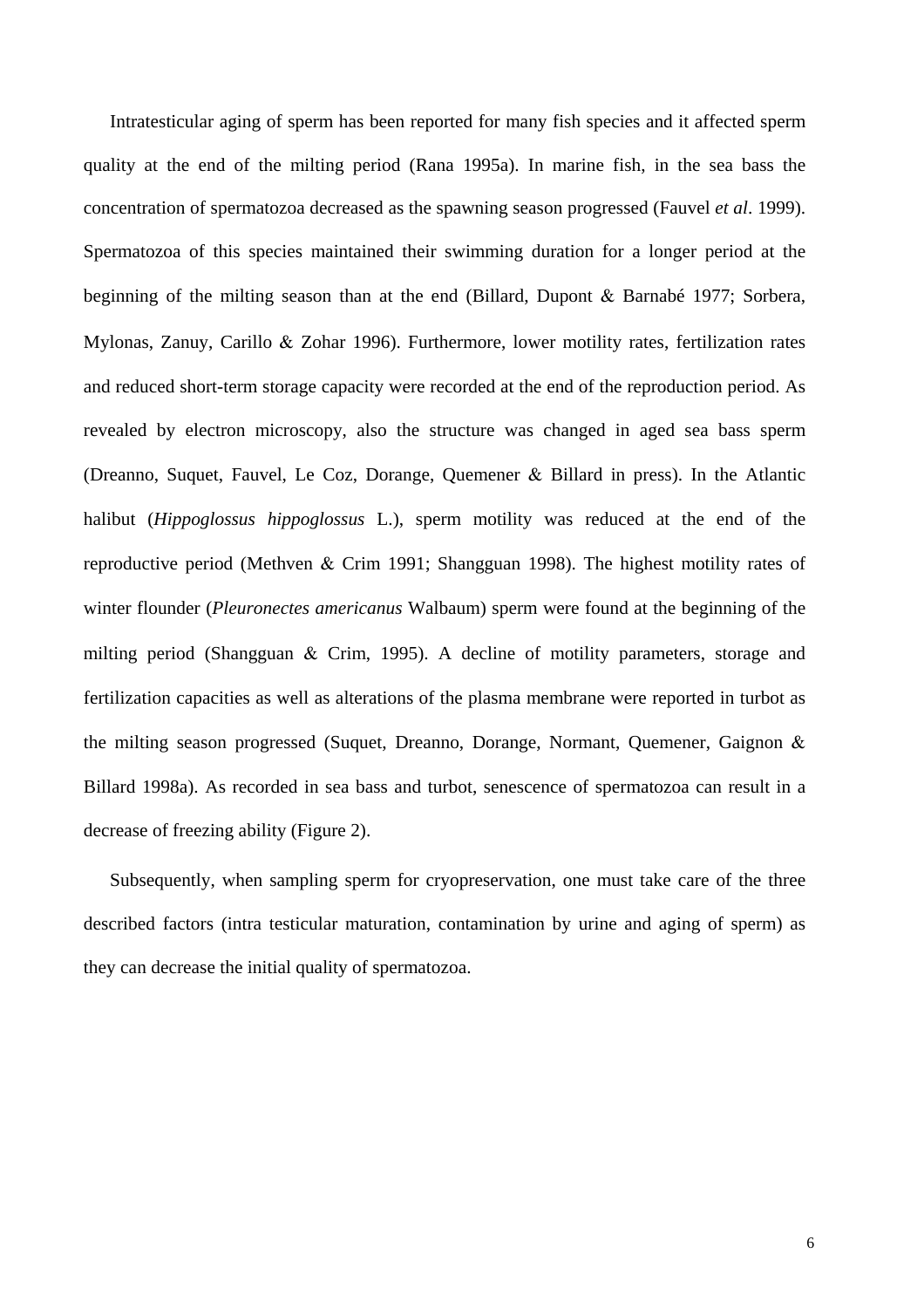Figure 2. Changes in motility recovery index (defined as in table 6) of frozen-thawed spermatozoa of turbot (assessed at 60 s *post-activation*) and sea bass (assessed at 30 s *post-activation*) as a function of the sampling date (black bars : beginning of the spawning period of the females, white bars : end of the spawning period of the females). For each species, values followed by different letters are significantly different (P<0.05).



## **Biotests**

 Several biological tests are used to improve the cryopreservation techniques and to assess the sperm viability of frozen-thawed spermatozoa. An efficient quality test for frozen-thawed spermatozoa must be correlated with the fertilization capacity. The test must allow objective and sensitive measurements of a large number of cells and give a rapid answer because of the fast deterioration of ova quality immediately after collection. The presently applied tests describe physiological parameters (percentage of motile spermatozoa and fertilization capacity). Complementary biochemical tests (ATP,  $O_2$  consumption) or morphological ones (electron microscopy) precisely localize damages due to the cryopreservation process.

-Motility assessment: Billard & Cosson (1992) reviewed and improved early techniques used to describe fish sperm motility: because of a high sperm concentration in milt, the assessment of sperm motility requires a high dilution rate. A two-step procedure is necessary to initiate simultaneous motility of the maximum number of spermatozoa : sperm is first diluted in a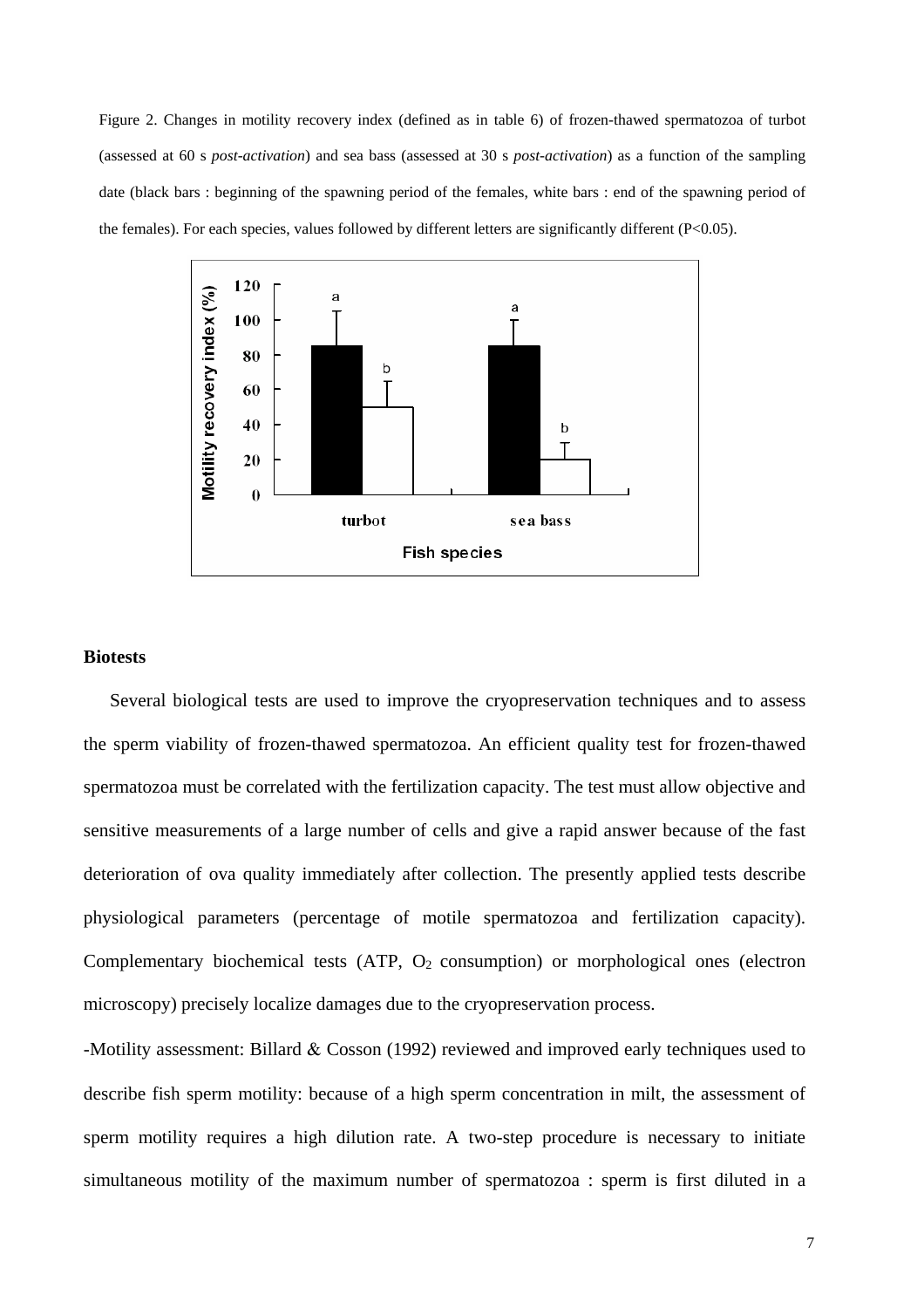medium that does not initiate motility. Then, sperm movement is activated, by mixing spermatozoa directly under the microscope with an activating solution.

 Cosson*,* Billard, Cibert, Dreanno, Linhart & Suquet (1997) developped the techniques allowing a fine description of motility. This observation is greatly enhanced using dark field optics microscopy attached to a camcorder. Spermatozoa can be visualised on a video monitor. Using stroboscopic illumination, the flagellar beat frequency can be measured by reference to the calibrated frequency of the flash illuminator. The percentage of motile cells is estimated using an arbitrary scale, each step representing a wide range of spermatozoa showing progressive movement. CASA (computer-assisted sperm analysis) system allows an analysis of videotapes using software which set up parameters are adjusted for the studied species sperm characteristics. Straight or curvilinear velocities are rarely assessed using CASA system (turbot, Dreanno, Suquet, Quemener, Cosson, Fierville, Normant & Billard 1997; sea bass, Fauvel, Suquet, Dreanno, Zonno & Menu 1998a). Among the criteria used to estimate sperm motility, the percentage of motile cells is significantly correlated with the fertilization capacity of sea bass and turbot spermatozoa. Because no significant correlation was reported between fertilization rate and the velocity of spermatozoa in these species, the success of fertilization was assumed to depend on the number of motile cells rather than on the quality of sperm movement (Dreanno 1998). However in cod (*Gadus morhua* L*.*)*,* the proportion of spermatozoa exhibiting a progressive movement accounted for only a small percentage of the fertilization success (Trippel & Neilson 1992), and spermatozoa showing non progressive vibrating motion could fertilize ova of this species. As a consequence, complementary tests must be used to assess the quality of frozen-thawed spermatozoa.

-Assessment of energetic status: the determination of intracellular ATP concentration has proven to be informative in freshwater fish species, because a drastic decrease of nucleotide content has been reported in frozen-thawed spermatozoa compared to fresh sperm (Ogier de

8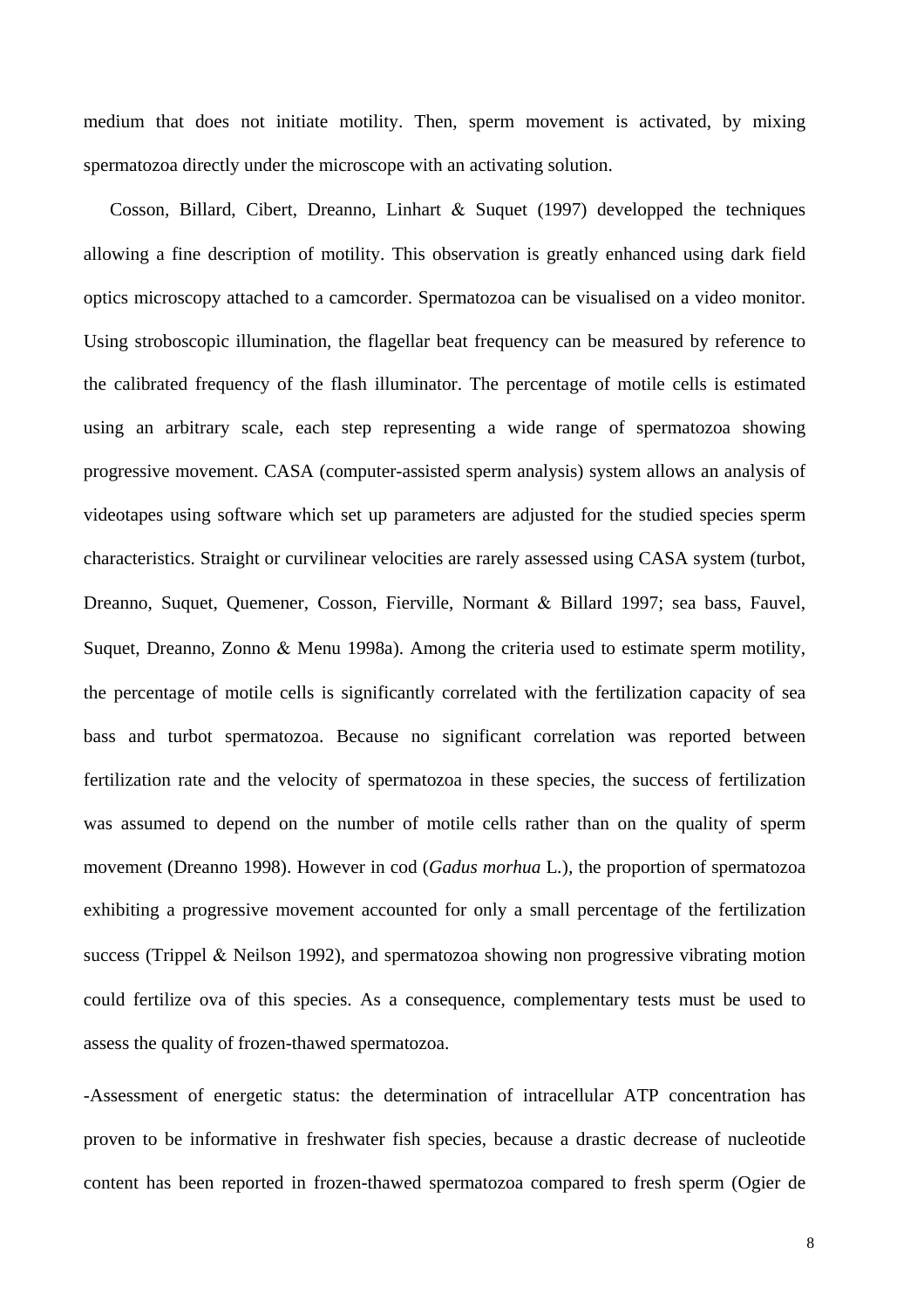Baulny, Le Vern, Kerboeuf, Heydorff & Maisse 1996). Furthermore, a significant positive correlation was reported between the ATP content of turbot spermatzoa and the percentage of motile cells. In sea bass, Adenylate Energy Charge (AEC) is correlated with the percentage of motile cells and the fertilization capacity (Dreanno 1998). The measurement of intracellular ATP content at various times *post-activation* and the assessment of oxygen consumption allow to assess the degree of cell integrity before and after the cryopreservation (Dreanno *et al*. 1997). -Seminal fluid composition: in rainbow trout (*Oncorhynchus mykiss*) seminal plasma pH and osmolality have been selected to determine the semen suitability for cryopreservation (Malejac, Loir & Maisse 1990; Lahnsteiner, Berger, Weismann & Patzner 1996a). A high content of 42kd protein in the seminal fluid was also correlated with a low fertilization capacity of frozenthawed rainbow trout spermatozoa (Maisse, Pinson & Loir 1988). The oxaloacetic transaminase activity of the seminal fluid of thawed rainbow trout spermatozoa was also considered as a quality test (Malejac *et al*. 1990). The leakage of these different components into the seminal fluid reflects the alteration of the sperm membrane during the cryopreservation.

-Swelling tests: This technique derives from rainbow trout. Sperm samples were incubated in hypo-osmotic solutions and their resistance to the osmotic shock correlated with the cryopreservation ability (Malejac *et al*. 1990). However, this test is difficult to use in turbot, because no lysis of spermatozoa was observed after dilution in freshwater (Dreanno 1998).

 -Fertilization capacity: because of the difficulty to collect good quality ova, the fertilization capacity of frozen-thawed spermatozoa has only been tested in a few studies. However, it represents a major step forward in the management of gametes. A standardized experimental insemination procedure is necessary for reproducable evaluation of the fertilization capacity (Suquet, Gaignon, Quemener & Normant 1995a). The problem of replicate variation is illustrated by the sampling technique of ova. When a standard pipette was used, more ovarian fluid than ova was sucked in, resulting in a large methodological error (coefficient of variation :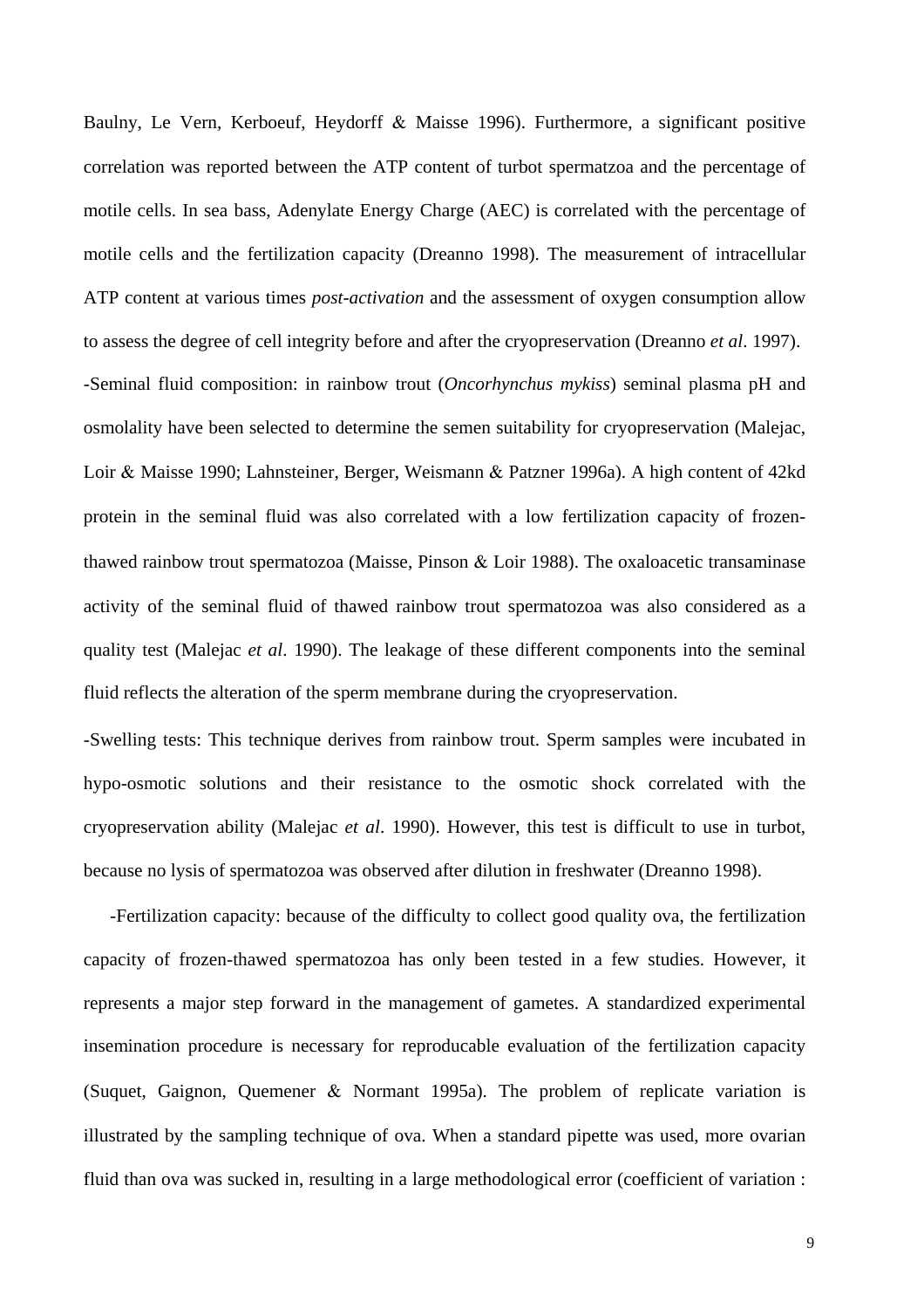66.5% in nine successive 800µl samples) in the number of sampled ova. This variation was largely reduced using a positive displacement pipette (5.1%). Weighing ova samples may also be useful. However, correlations between the number of ova and their weight must be calculated for each species and variations could also be due to individual fish conditions or seasonal changes.

 The fertilization capacity of frozen-thawed spermatozoa has to be tested using discriminating conditions. In rainbow trout, a significant correlation was reported between fertilization rate and motility estimates using a low number of spermatozoa per ovum  $\langle$  <200,000), whereas a supraoptimal ratio did not allow to detect this correlation (Moccia & Munkittrick 1987). Therefore, knowledge of the optimal sperm to ovum ratio is necessary to improve the cryopreservation technique. Optimal sperm to ovum ratios are only reported for few marine fish species in the literature (Table 1).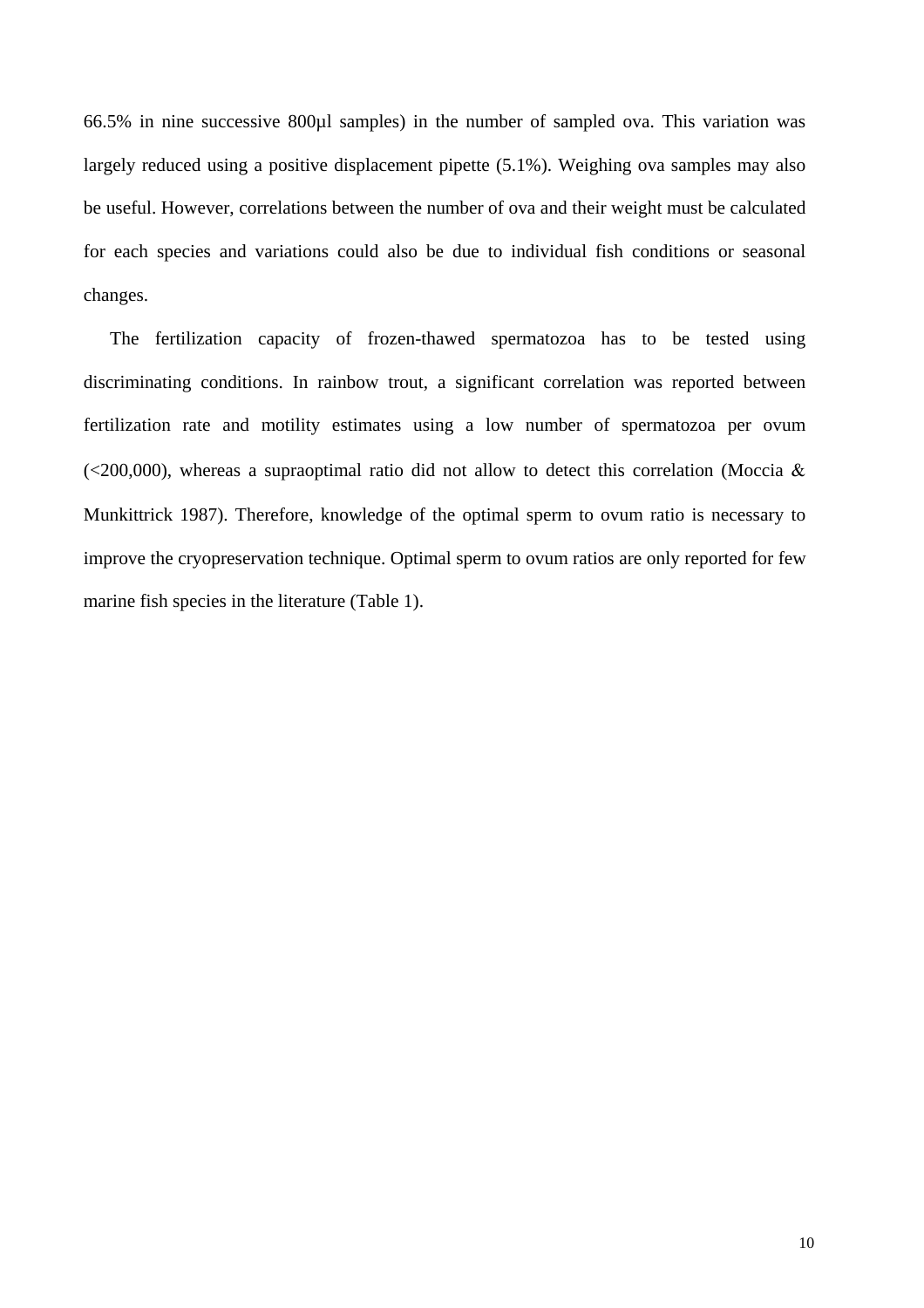| Table 1. Optimal sperm to ovum ratio in marine fish species. |  |
|--------------------------------------------------------------|--|
|--------------------------------------------------------------|--|

| Species          | Optimal sperm : ovum ratio | number of ova | Reference                          |
|------------------|----------------------------|---------------|------------------------------------|
|                  |                            | /ml diluent   |                                    |
| Pacific herring  | 24:1                       | unknown       | Hourston & Rosenthal 1976          |
| Atlantic croaker | 1,000:1                    | 5,000         | Gwo, Strawn, Longnecker $\&$       |
|                  |                            |               | Arnold 1991                        |
| turbot           | 6,000:1                    | 2,000         | Suquet, Billard, Cosson, Normant & |
|                  |                            |               | Fauvel 1995b                       |
| Atlantic halibut | 10,000:1                   | unknown       | Rana unpublished result            |
| sea bass         | 66,000:1                   | 2,000         | Fauvel et al. 1999                 |
| wolffish         | 200,000:1                  | unknown       | Mokness & Paylov 1996              |

### **Development of the cryopreservation protocol**

 To establish a cryopreservation protocol, the extender, the cryoprotectant as well as the cooling and thawing conditions must be investigated. This is difficult as all parameters may interact with each other.

## *Extender*

 Pure semen is usually not suitable for freezing. The composition of the most successfull extenders used in marine fish species is reported in Table 2. Except for the ocean pout (*Macrozoarces americanus* L.), which is an internally fertilizing marine teleost and for which a diluent mimmicking seminal plasma is used (Yao, Crim, Richardson & Emerson 1995), most diluents used in marine fish are saline (concentration 1-10%) or sugar (5-10%) solutions. As motility depends on internally stored ATP which can be resynthesized only at very low rates, the extender must inhibit sperm motility before freezing. However in turbot, addition of cryoprotectants such as DMSO increased osmolality up to 1100 mOsmol/kg and induced the movement of spermatozoa for a period of less than 1 min. This activation before freezing did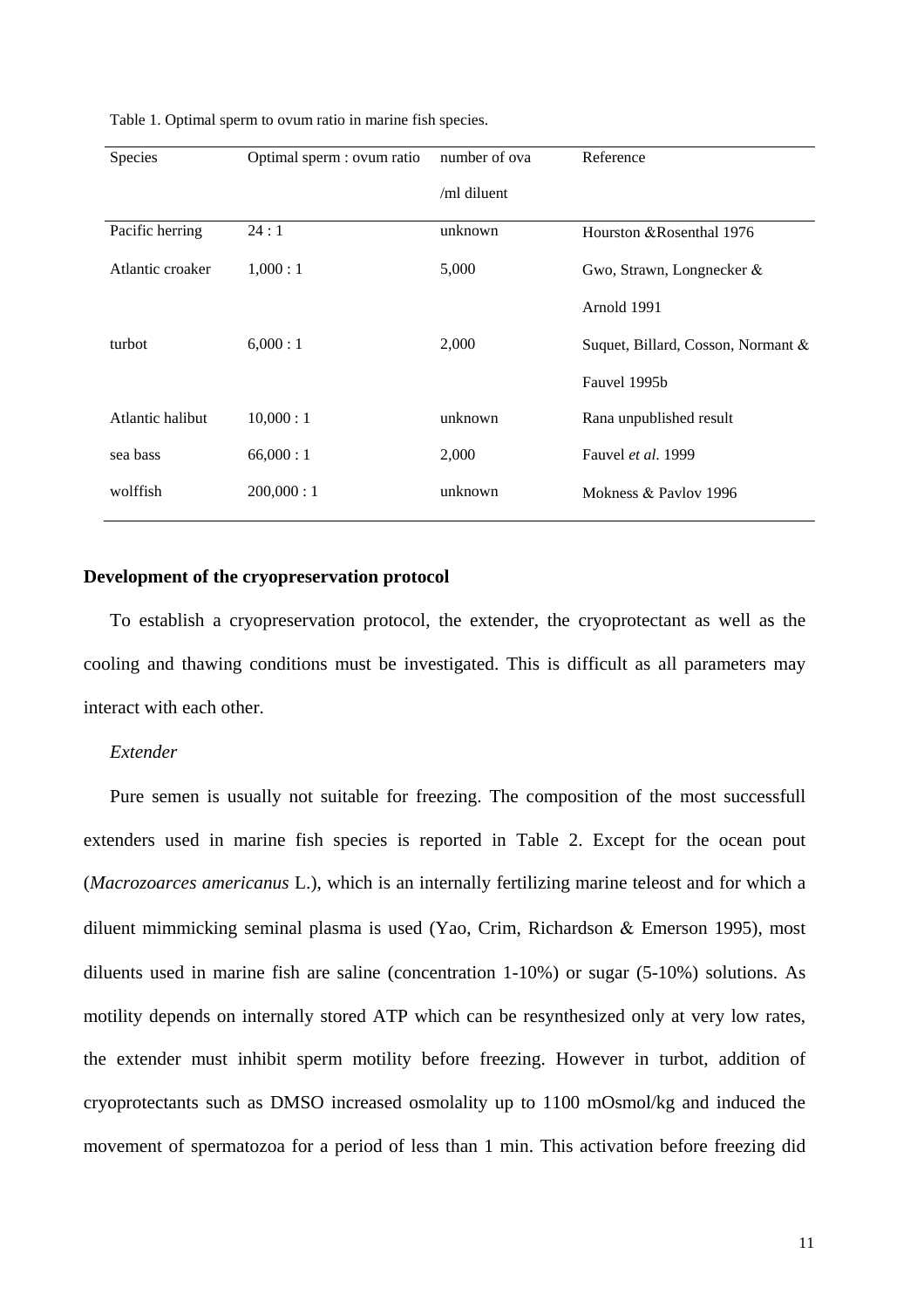not affect sperm motion capacity, probably because turbot spermatozoa are able to resynthetise energy during the period of sperm motion (Dreanno *et al*. 1997). The Mounib extender (Mounib 1978) is suitable for the cod, sea bass and turbot spermatozoa. The presence of reduced gluthatione prevents deleterious effects of free radicals (Maracine & Segner 1998) and avoids peroxidation of lipids, protecting the sperm membranes (Ogier de Baulny 1997). The Mounib diluent was also successfully used for spermatozoa of freshwater fish (Mounib, 1978; Legendre & Billard 1980). But, Mounib's medium was not appropriate for freezing Atlantic croaker (*Micropogonias undulatus* L.) spermatozoa (Gwo, Strawn, Longnecker & Arnold 1991).

This was observed in freshwater fish species (Billard 1983) and in turbot (Chauvaud, Cosson, Suquet  $&$  Billard 1995). Dilution ratios of sperm in extender range from 1 : 1 to 1 : 20 (volume of semen : volume of diluent). Lower survival of frozen-thawed spermatozoa was recorded for dilution ratios larger than 1 : 20 in Atlantic croaker (Gwo *et al*. 1991) and larger than 1 : 50 in seabream (Chambeyron & Zohar 1990). The motility duration of black grouper spermatozoa decreased from 40 to 2 minutes when increasing the semen dilution ratio from 1 : 10 to 1 : 100 (Gwo 1993). Increasing the dilution rate from 1 : 1 up to 1 : 9 did not modify the percentage of motile frozen-thawed turbot spermatozoa (Dreanno *et al*. 1997). It is suggested that seminal plasma proteins protect sperm viability and higher dilution ratios than 1 : 10 may reduce this effect.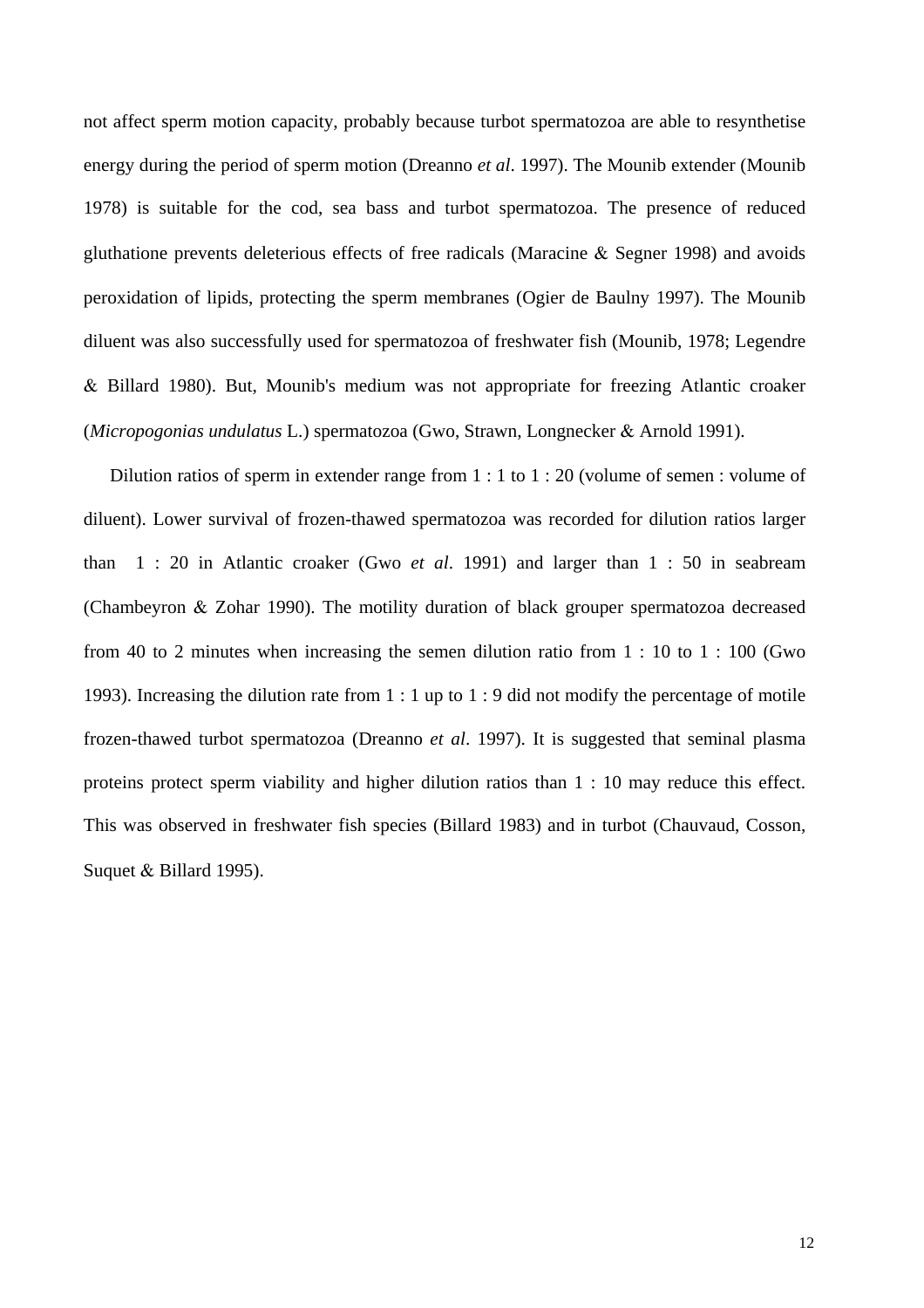| Species          | Extender composition                           | Reference                         |
|------------------|------------------------------------------------|-----------------------------------|
| Atlantic croaker | NaCl, Glucose or sucrose                       | Gwo et al. 1991                   |
| Atlantic halibut | NaCl-Glycine-NaHCO <sub>3</sub>                | Bolla, Holmefjord & Refstie 1987  |
| barramundi       | Ringer solution for freshwater fish            | Leung 1987                        |
| black grouper    | <b>NaCl</b>                                    | Gwo 1993                          |
| cod              | sucrose, reduced glutathione,                  | Mounib 1978                       |
|                  | KHCO <sub>3</sub>                              |                                   |
| grey mullet      | Ringer solution for marine fish                | Chao, Chen & Liao 1975            |
| grouper          | NaCl, NaHCO <sub>3</sub> , fructose, lecithin, | Withler & Lim 1982                |
|                  | mannitol                                       |                                   |
| hirame           | Ringer for freshwater fish                     | Tabata & Mizuta 1997              |
| mullet           | Ringer for marine fish                         | Joseph & Rao 1993                 |
| ocean pout       | Medium mimmicking seminal fluid                | Yao, Crim, Richardson & Emerson   |
|                  |                                                | 1995                              |
| Pacific herring  | Ringer for marine fish                         | Pillai, Yanagimachi & Cherr 1994  |
| plaice           | <b>NaCl</b>                                    | Pullin 1972                       |
| puffer           | Glucose                                        | Gwo, Kurokura & Hirano 1993       |
| sea bass         | sucrose, reduced glutathione,                  | Fauvel et al. 1998a               |
|                  | KHCO <sub>3</sub>                              |                                   |
| sea bream        | <b>NaCl</b>                                    | Barbato, Canese, Moretti & Misiti |
|                  |                                                | 1996                              |
| turbot           | sucrose, reduced glutathione,                  | Dreanno et al. 1997               |
|                  | KHCO <sub>3</sub>                              |                                   |

Table 2. Composition of the extenders successfully used for freezing of spermatozoa of marine fish species.

*Cryoprotectant:* 

The multiple roles of cryoprotectants during the cooling process were reviewed by Jamieson (1991). Cryoprotectants are classified in permeating and non-permeating, according to their ability to pass through the cell membrane. Permeating cryoprotectants such as ethylene,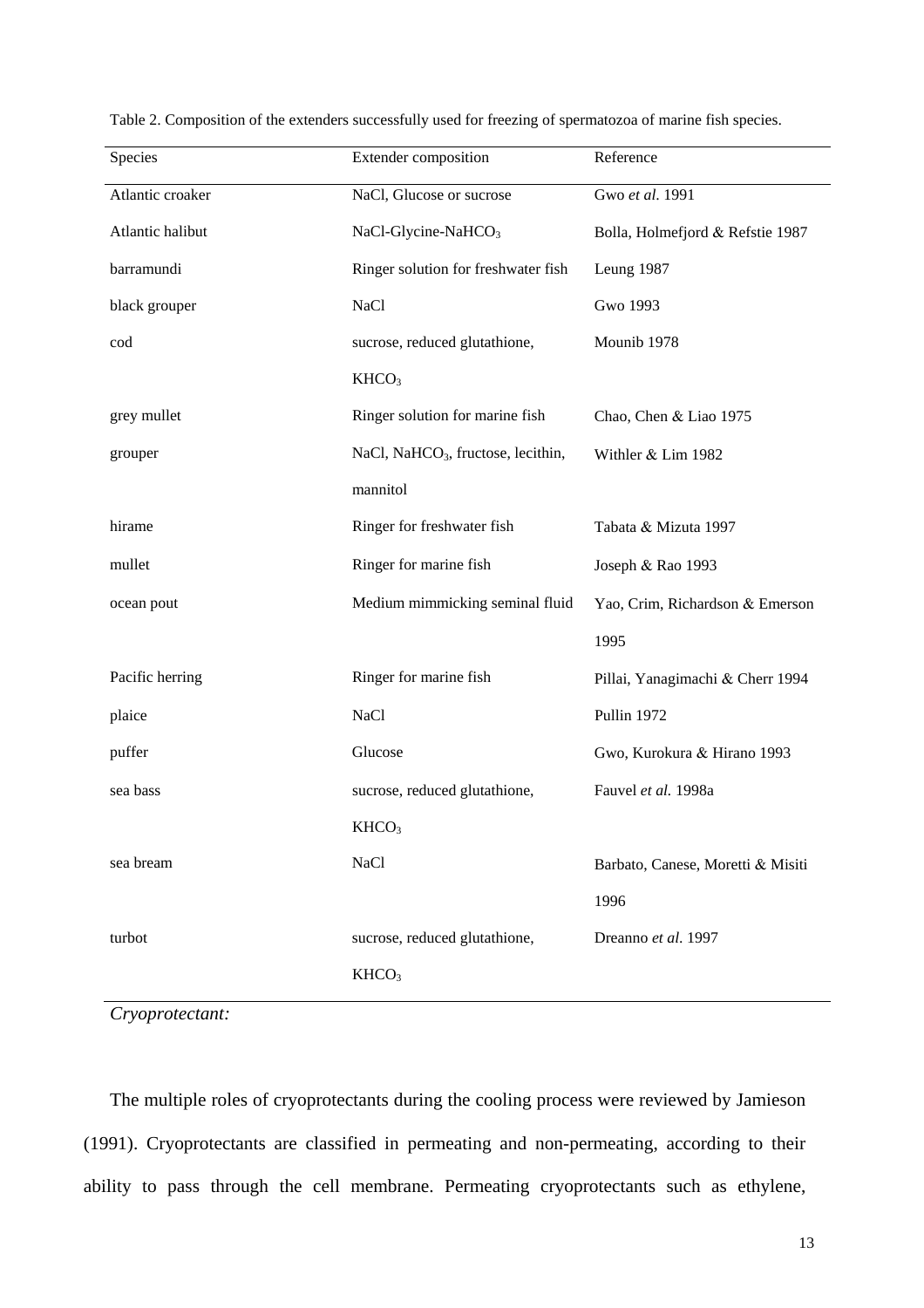propylene glycol, glycerol, DMSO and methanol were tested for cryopreservation of spermatozoa of marine fish. DMSO generally gave the best results (Table 3) and its success can be explained by the fast penetration into spermatozoa and by its interaction with the phospholipids of the sperm membrane (Ogier de Baulny *et al*. 1996). Flow cytometric analysis revealed a high percentage of turbot spermatozoa presenting no cryo-injuries of the plasma membrane and mitochondria in the presence of DMSO (Ogier de Baulny 1997). However, DMSO is toxic at high concentrations: the motility duration of frozen-thawed barramundi (*Lates calcarifer*, Bloch) spermatozoa was reduced when the DMSO concentration was higher than 5% (Leung 1987) and also in the black grouper, sperm motility was decreased at a concentration of 30% (Gwo 1993).

| Species             | Concentration (%) | Reference                          |
|---------------------|-------------------|------------------------------------|
| Atlantic croaker    | 15                | Gwo et al. 1991                    |
| barramundi          | 5                 | Leung 1987                         |
| black grouper       | 20                | Gwo 1993                           |
| grouper             | 10                | Withler $& Lim 1982$               |
| ocean pout          | 20                | Yao et al. 1995                    |
| Pacific herring     | 15                | Pillai et al. 1994                 |
| sea bream           | 10                | Maisse et al. 1998                 |
| turbot              | 10                | Dreanno et al. 1997                |
| yellowtail flounder | 10                | Richardson, Crim, Yao & Short 1995 |

Table 3. Optimal DMSO concentrations for cryopreservation of sperm of marine fish species.

 Methanol has low (barramundi : Leung 1987; turbot : Dreanno *et al*. 1997) or no (Atlantic croaker : Gwo *et al*. 1991; black grouper : Gwo 1993) cryoprotective efficiency in frozen spermatozoa of marine fish. Ethylene glycerol and propylene glycerol gave intermediate results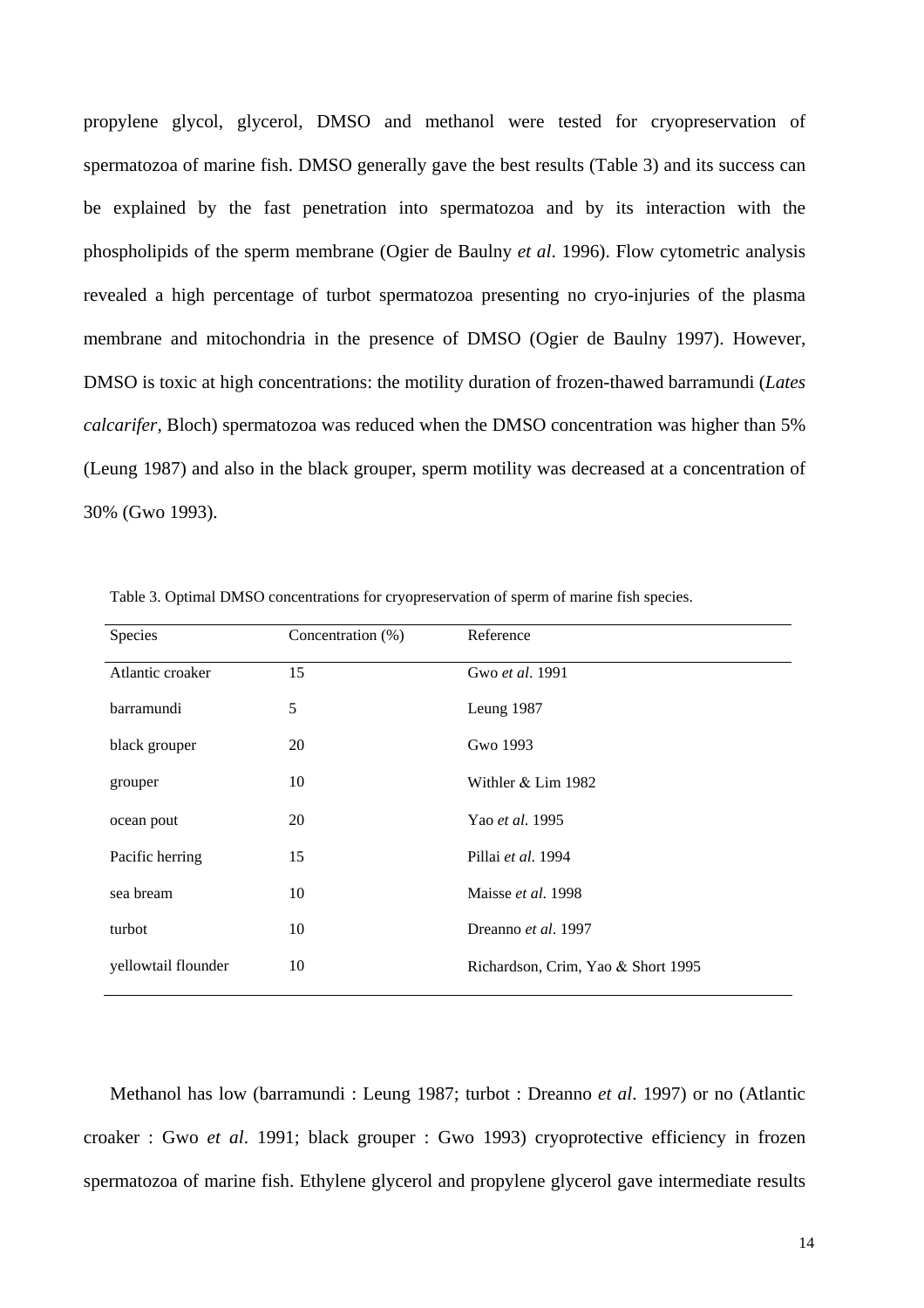in Atlantic croaker (Gwo *et al*. 1991) and yellowfin seabream (Gwo 1994). In striped trumpeter (*Latris lineata* Schneider) and in yellowfin bream (*Acanthopagrus australis* Guenther), the *postthaw* motility of spermatozoa was higher with glycerol than with DMSO (Thorogood & Blackshaw 1992; Ritar & Campet 1995). Glycerol gave good protection in yellowfin seabream (Gwo 1994) but it provided no protection in black grouper (Gwo 1993) and low protection in the turbot (Dreanno *et al*. 1997). Therefore and because of the species specific cryopreservation requirements, the suitability of each potential cryoprotectant must be evaluated when developping a method for new fish species.

 In freshwater fish, non-permeating cryoprotectants such as proteins (BSA) or lipoprotein (egg yolk) have been commonly used to prevent damages to the plasma membrane (Scott & Baynes, 1980). Cabrita, Alvarez, Anel, Rana & Herraez (1998) suggested that they increase the membrane resistance to osmotic stress and the motility rate of frozen-thawed rainbow trout spermatozoa. In marine fish, in the Pacific herring, addition of 10% hen's egg yolk did not improve the survival of frozen-thawed spermatozoa (Pillai, Yanagimachi & Cherr 1994). No significant difference was observed in the motility of frozen-thawed turbot spermatozoa when egg yolk (10%), BSA (10%) or a combination of both (5% + 5%) was used (Dreanno *et al*. 1997). Furthermore, increasing the egg yolk concentration from 10 to 20% or substituting egg yolk with milk, did not change the survival of frozen-thawed spermatozoa in this species (Chereguini, Cal, Dreanno, Ogier de Baulny, Suquet & Maisse 1997). Permeating and nonpermeating cryoprotectants can interact : in barramundi sperm, the protective ability of skim milk gave better cryoprotection than egg yolk when glycerol or methanol was used instead of DMSO (Leung 1987).

 Because spermatozoa are small, the penetration of cryoprotectants is rapid (Jamieson 1991), and no equilibration period is required. Therefore the toxic effect of DMSO can be minimized. Increasing the equilibration period from 5 to 60 minutes and the DMSO concentration from 10

15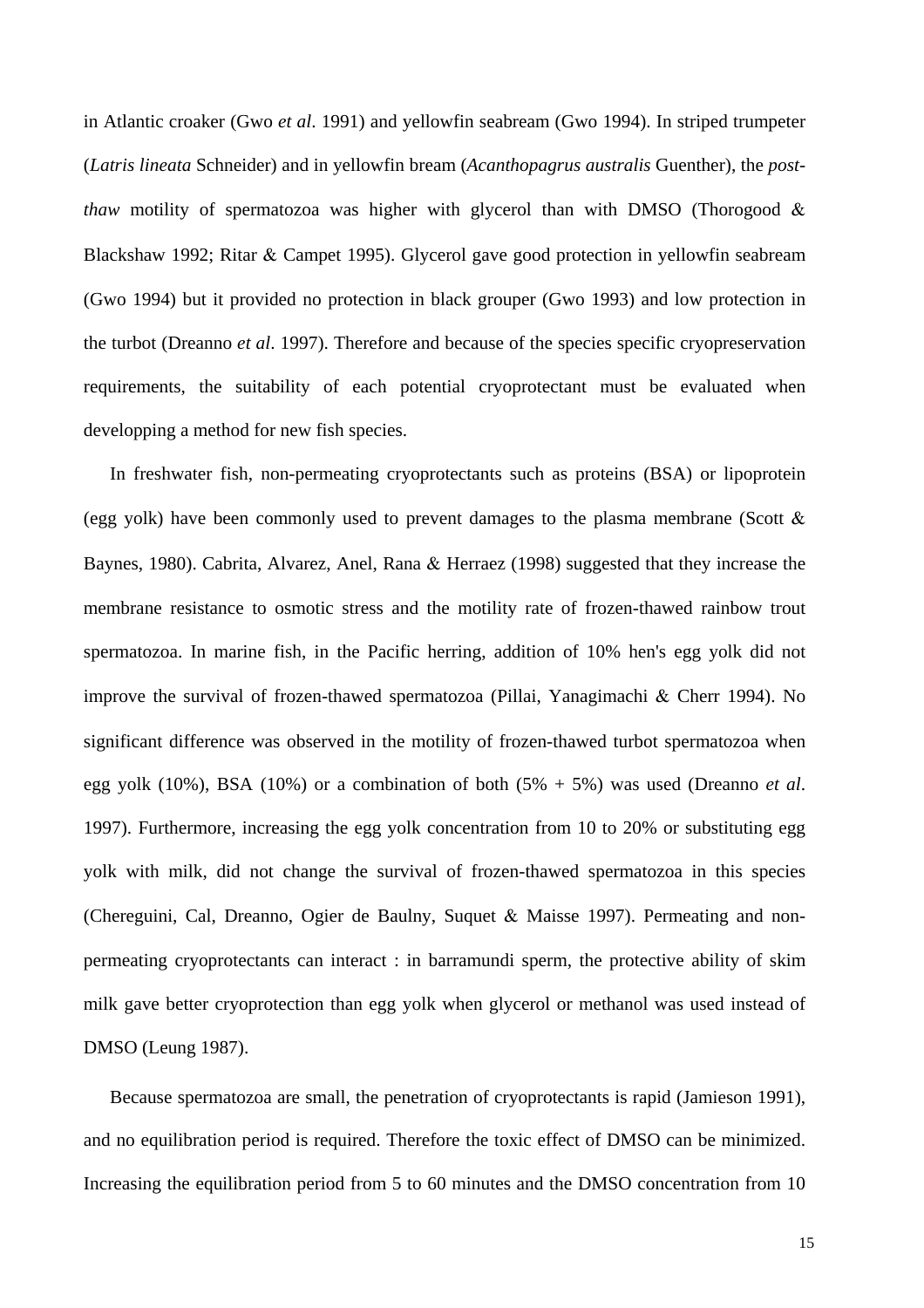to 30% lowered the *post*-*thaw* motility of yellowfin seabream spermatozoa (Gwo 1994). In seabream, the fertilizing ability of frozen-thawed sperm decreased in DMSO extender when the equilibration period exceeded two minutes (Billard 1978). A similar effect was observed after one hour in grey mullet (Chao, Chen & Liao 1975). An equilibration time of 10 to 60 minutes had no effect on the fertility of frozen-thawed spermatozoa of hirame (Tabata & Mizuta 1997). In rainbow trout, Ogier de Baulny (1997) observed that DMSO needed 10 minutes to penetrate into spermatozoa althought the fertilization capacity of frozen-thawed spermatozoa was the same with or without equilibration period. This observation suggests that the protective role of DMSO does not depend on its penetration into spermatozoa. With glycerol as cryoprotectant, the motility rate of frozen-thawed spermatozoa of bluefin tuna (*Thunnus thynnus* L.) was increased at long equilibration periodes (30 minutes) compared to short ones (10 minutes), but the opposite was recorded for DMSO (Doi, Hoshino, Taki & Ogasawara 1982). Since penetration of glycerol is slow, an equilibration time may be necessary.

#### *Cooling rate*

 For freezing of fish semen, generally a two step procedure is applied : milt is cooled in nitrogen vapour on a floating tray or in the neck of a container and then the straws are plunged into liquid nitrogen. The cooling rate is determined by the height of the tray or the depth at which canisters are placed. The cooling rates most frequently used in marine fish are shown in Table 4. In Atlantic halibut (Bolla, Holmefjord & Refstie 1987), freezing has also been carried out by pelleting diluted semen onto dry ice. This approximately corresponds to a cooling rate of 35°C.min-1 (Stoss & Donaldson 1982).

 Motility of thawed barramundi spermatozoa was not affected by a freezing rate between 1 and  $30^{\circ}$ C.minute<sup>-1</sup> (Lo unpublished result), suggesting high freezing tolerance. On the other hand, a lower freezing tolerance was recorded in seabream as it was optimal only at 10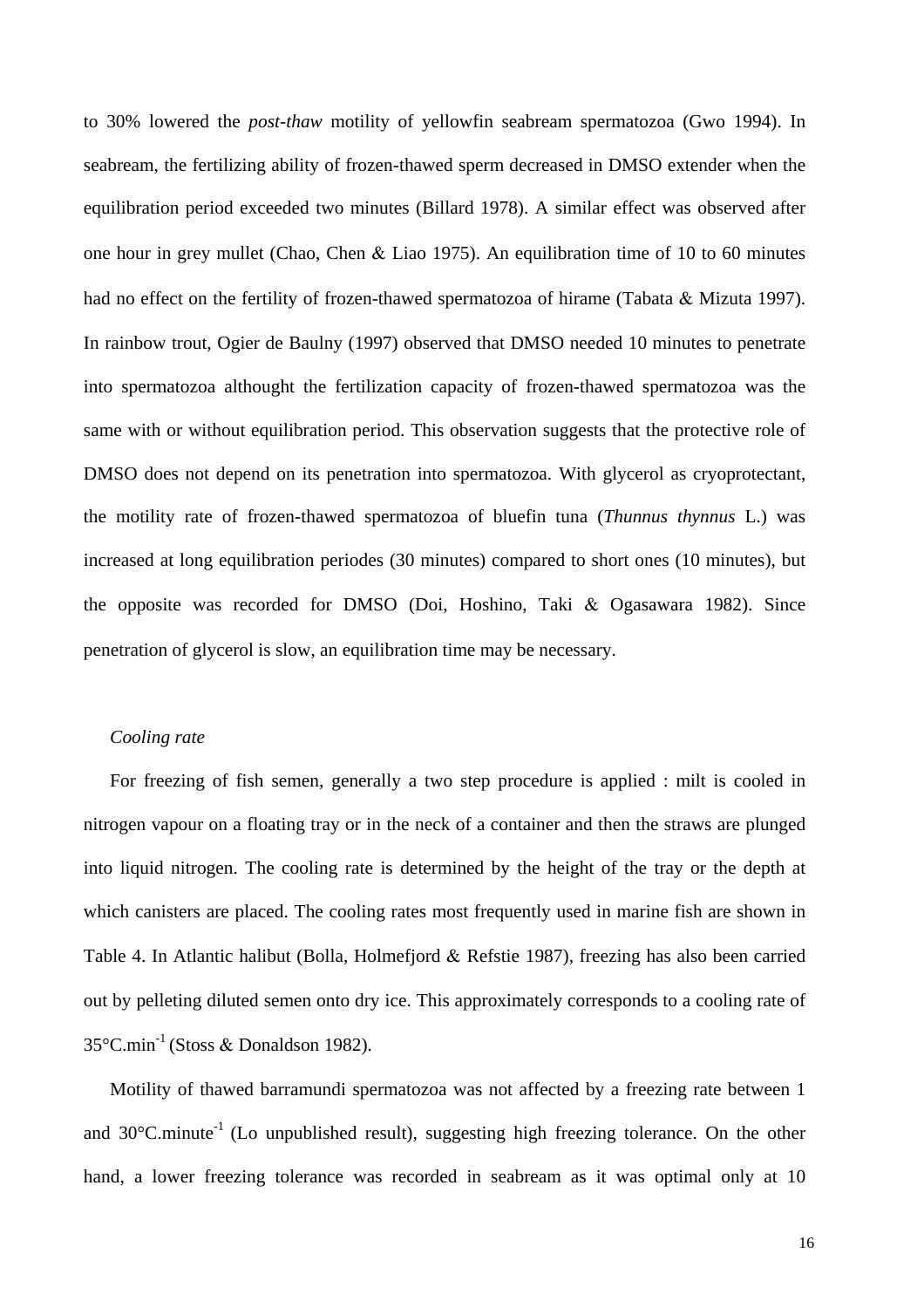°C.minute<sup>-1</sup> compared to 1, 5, 20, 50 and 100 °C.minute<sup>-1</sup> (Billard 1978). In Atlantic cod, a freezing rate of 5 °C minute<sup>-1</sup> was successfully applied, whereas 1 °C minute<sup>-1</sup> resulted in low *post*-*thaw* motility (Mounib, Hwang & Idler 1968). Freezing conditions for turbot were optimal at a cooling rate of 99 °C.minute<sup>-1</sup>, but at 46 °C.minute<sup>-1</sup> and 148 °C.minute<sup>-1</sup> the *post-thaw* motility rate assessed at 10 seconds *post-activation* decreased for 8 and 30 % respectively (Dreanno *et al*. 1997). As a consequence, the optimal cooling rate is highly dependent on the fish species.

| Species    | Freezing rate $(^{\circ}C.min^{-1})$ | Reference                  |
|------------|--------------------------------------|----------------------------|
| barramundi | 31                                   | Leung 1987                 |
| cod        | 5                                    | Mounib, Hwang & Idler 1968 |
| hirame     | 8                                    | Tabata & Mizuta 1997       |
| sea bass   | 10                                   | Villani & Catena 1991      |
| sea bass   | 65                                   | Fauvel et al. 1998a        |
| sea bream  | 10                                   | Barbato et al. 1996        |
| turbot     | 99                                   | Dreanno et al. 1997        |

Table 4. Freezing rates used for cryopreservation of spermatozoa of marine fish species.

## *Thawing rate*

 Rapid thawing is necessary to avoid recrystallisation. Thawing rates used in marine fish are shown in Table 5 and are lower than those reported for freshwater fish (30-80°C : Rana 1995a). In striped trumpeter, there was no difference in the percentage of motile frozen-thawed spermatozoa using thawing temperatures between 10 and 30°C (Ritar & Campet 1995). In turbot thawing temperature between 20 and 40°C did not affect *post-thaw* sperm motility (Dreanno *et al*. 1997). But, an increase in the thawing temperature from 1 to 30°C reduced the *post-thaw* motility of ocean pout spermatozoa (Yao *et al*. 1995). When Atlantic croaker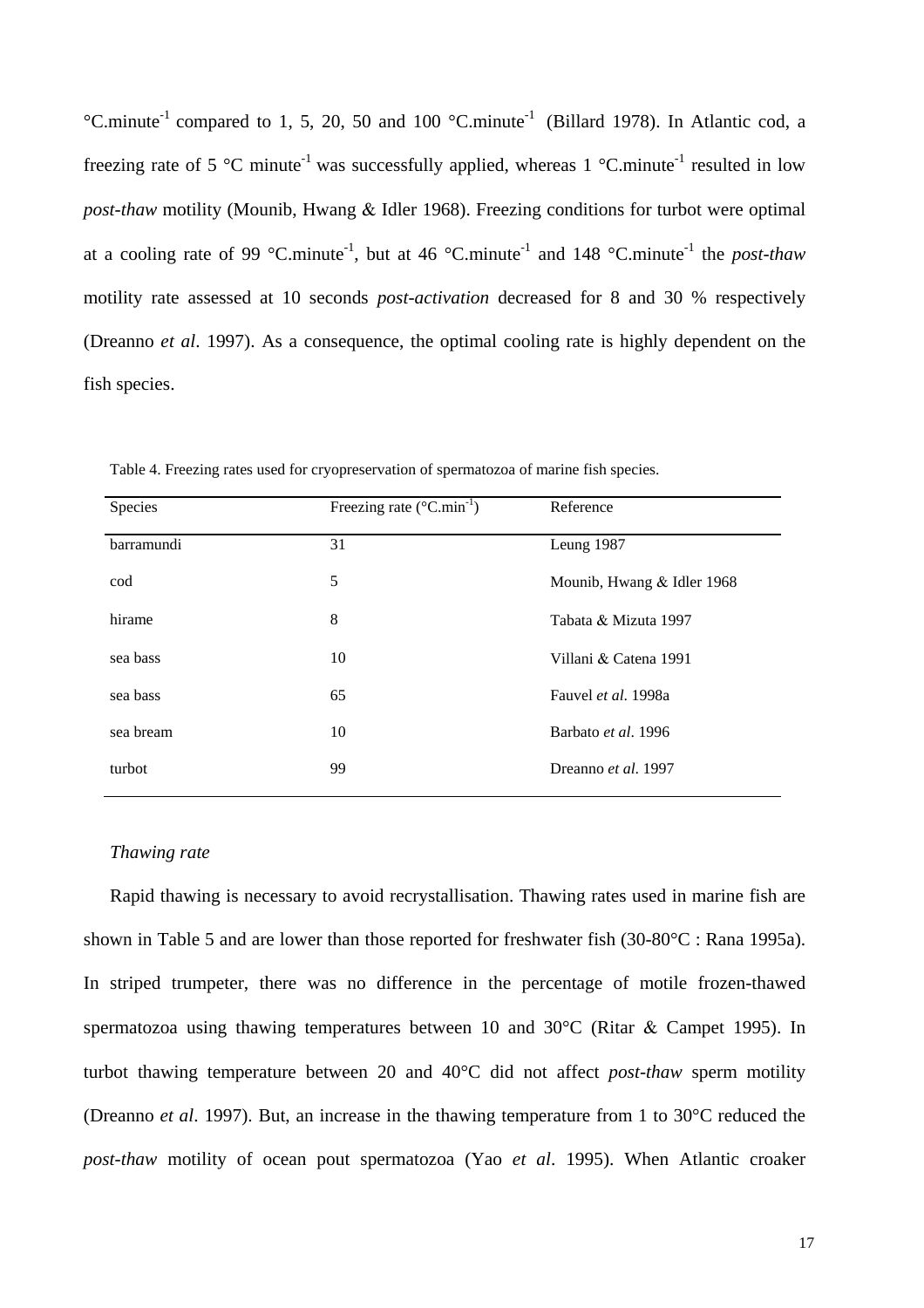spermatozoa were thawed at 0°C, the fertilization rate was significantly lower than at 25 and 50°C (Gwo *et al*. 1991). In the Atlantic halibut, the optimal thawing temperature was 10°C for straws and 40°C for pellets (Bolla *et al*. 1987).

 Thawed spermatozoa must be rapidly used: 60 minutes after thawing, the percentage of motile turbot spermatozoa stored on crushed ice decreased for 35% (Dreanno *et al*. 1997). This indicates that cryopreservation induced damages in spermatozoa. Diluting frozen-thawed spermatozoa of this species in a medium mimicking the seminal fluid improved their short term storage capacity. Also, in halibut, short term storage ability of thawed sperm was lower than for fresh sperm (Billard, Cosson & Crim 1993).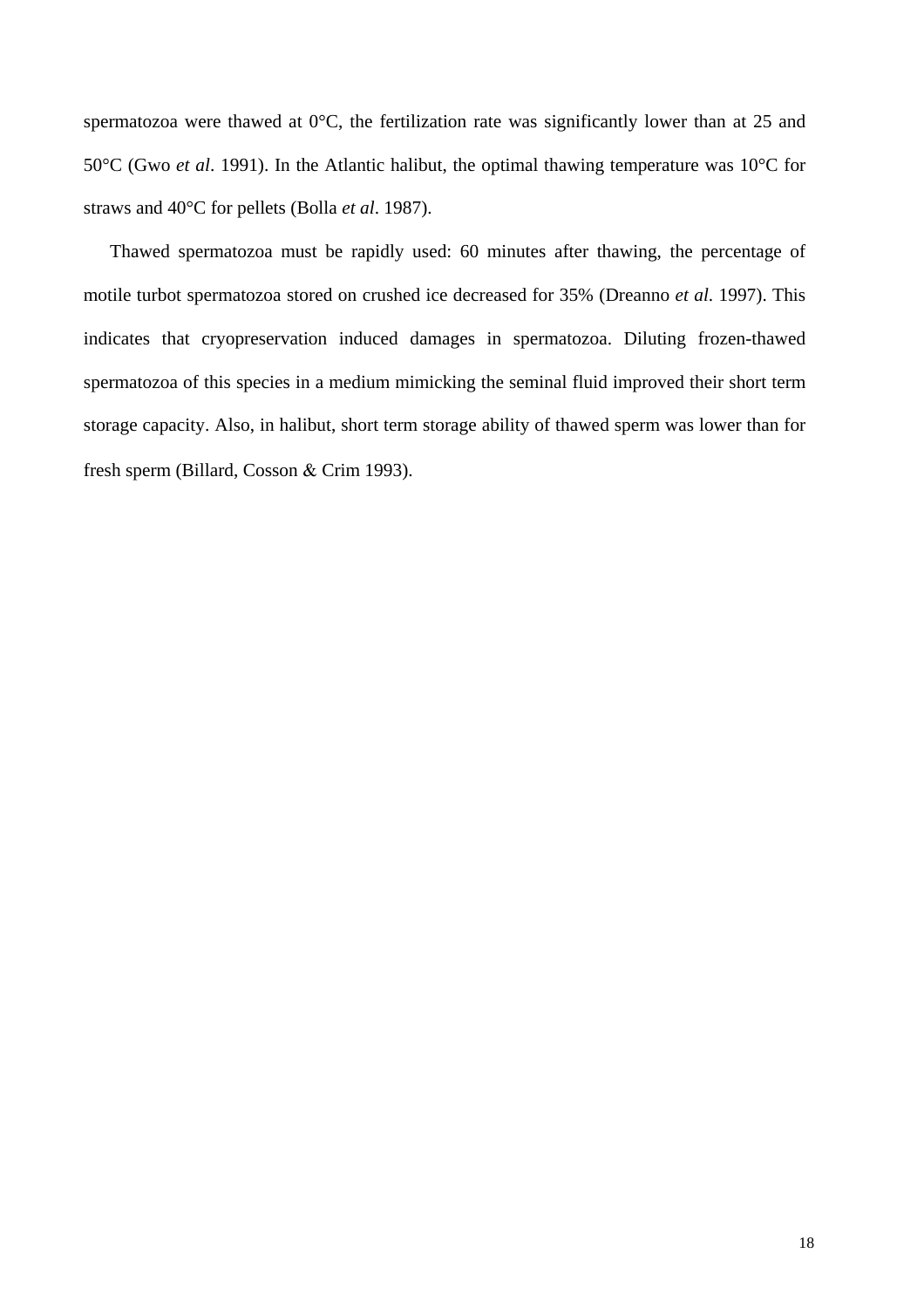| Species             | Thawing rate (°C.min <sup>-1</sup> ) | Reference                  |
|---------------------|--------------------------------------|----------------------------|
| Atlantic halibut    | $10 - 40$                            | Bolla et al. 1987          |
| barramundi          | 30                                   | Leung 1987                 |
| bluefin tuna        | 40                                   | Doi et al. 1982            |
| cod                 | 38                                   | Mounib 1978                |
| grouper             | 25                                   | Withler & Lim 1982         |
| hirame              | 20                                   | Tabata & Mizuta 1997       |
| ocean pout          | $\mathbf{1}$                         | Yao et al. 1995            |
| puffer              | 25                                   | Gwo et al. 1993            |
| sea bass            | 35                                   | Fauvel et al. 1998a        |
| sea bream           | 26                                   | Barbato et al. 1996        |
| turbot              | 30                                   | Dreanno et al. 1997        |
| yellowfin bream     | 20                                   | Thorogood & Blackshaw 1992 |
| yellowtail flounder | 30                                   | Richardson et al. 1995     |

Table 5. Thawing rates used in marine fish species

#### **The quality of frozen-thawed spermatozoa.**

 Generally, the motility rate of frozen-thawed spermatozoa is very high in marine fish species (Table 6) when compared to freshwater species: 21% in rainbow trout (Lahnsteiner, Berger, Weismann & Patzner 1996b), 25% in carp (Babiak, Glogowsky, Brzuska, Szumiec & Adamek 1995), and from 40 to 85% in tilapias (Chao, Chao, Liu & Liao 1987). In marine species, the high motility rates of frozen-thawed sperm result also in high fertilization rates as recorded in sea bass (fertilization expressed as a percentage of fresh semen control : 65%; Fauvel *et al*. 1998a) and turbot (83%; Dreanno *et al*. 1997), using limiting quantities of sperm. The decrease in the fertilization capacity of frozen-thawed semen probably reflects the changes in motility rates observed after freezing and thawing. Other parameters describing the movement of thawed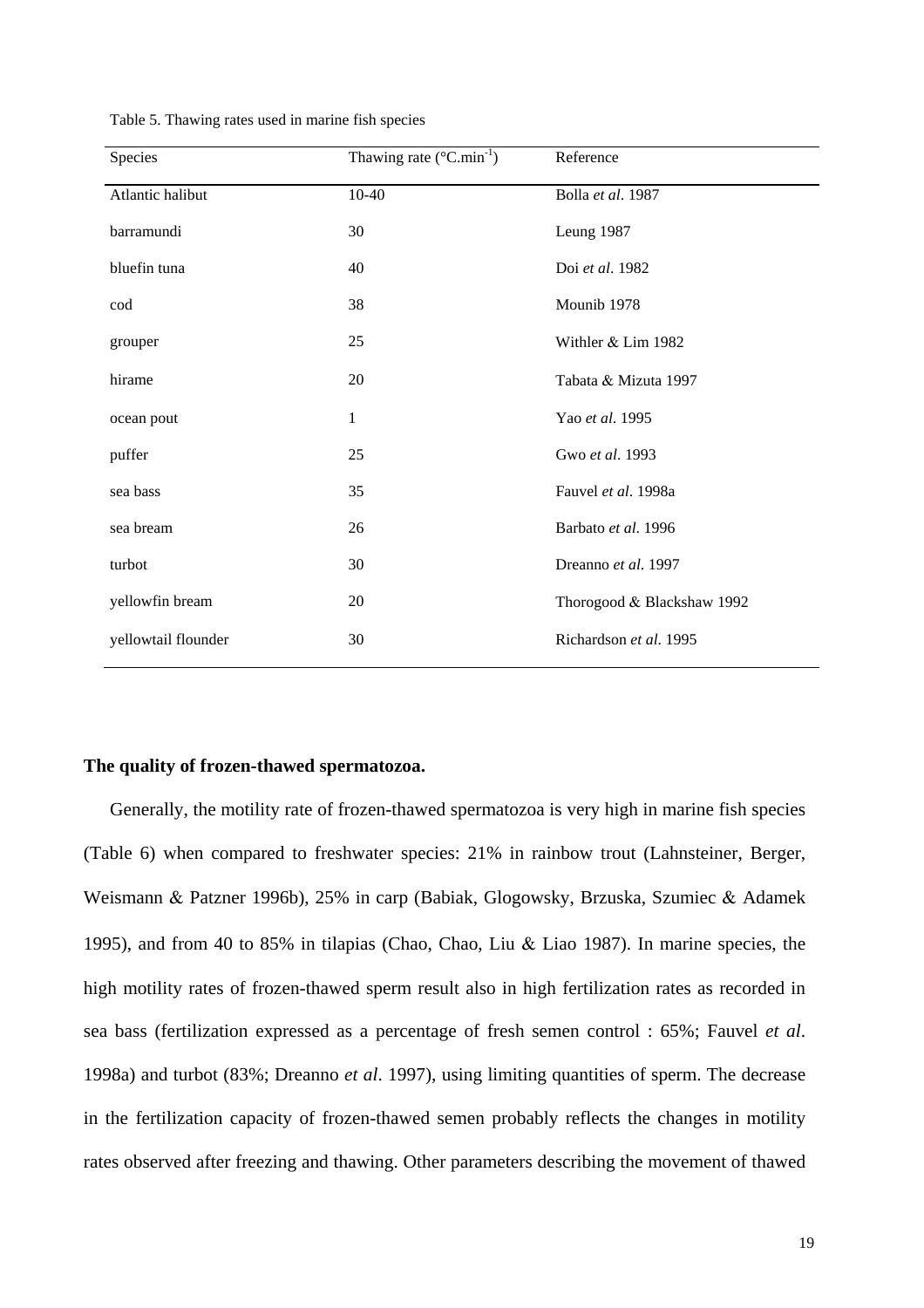spermatozoa are rarely assessed. In sea bass, the flagellar beat frequency of swimming spermatozoa was not affected by the cryopreservation process, but straight line and curvilinear swimming velocities were significantly decreased (Fauvel *et al*. 1998a). The straight line velocity of frozen-thawed turbot spermatozoa did not significantly differ from that of fresh sperm (Dreanno *et al*. 1997).

| Species           | Motility recovery $(\%)^1$ | Reference           |
|-------------------|----------------------------|---------------------|
| barramundi        | 100                        | Leung 1987          |
| black grouper     | 100                        | Gwo 1993            |
| bluefin tuna      | 100                        | Doi et al. 1982     |
| cod               | 39                         | Mounib 1978         |
| halibut           | 65                         | Billard et al. 1993 |
| ocean pout        | 50                         | Yao et al. 1995     |
| sea bream         | 85                         | Maisse et al. 1998  |
| striped trumpeter | 49                         | Ritar & Campet 1995 |
| turbot            | 70                         | Dreanno et al. 1997 |

Table 6. Mean motility recovery of frozen-thawed spermatozoa of marine fish species.

<sup>1</sup> Motility recovery : motility rate of frozen-thawed semen expressed as percentage of fresh semen motility rate.

 Cryo-injuries have been reported for thawed spermatozoa of many freshwater fish species (Rana 1995a). In marine fish, the fine structure of the head region of 90% of the thawed black grouper spermatozoa was similar to untreated ones (Gwo 1993). Also in the puffer, 80% of the frozen-thawed spermatozoa had similar ultrastructure as untreated ones (Gwo, Kurokura & Hirano 1993). Shrinkage of the plasma membrane of the midpiece was reported for frozenthawed spermatozoa of the ocean pout (Yao *et al*. 1995). In frozen-thawed Atlantic croaker spermatozoa, the cristae of mitochondria were disrupted, plasma membrane was swollen or disrupted and the axoneme coiled (Gwo & Arnold 1992). Flow cytometric analysis of frozen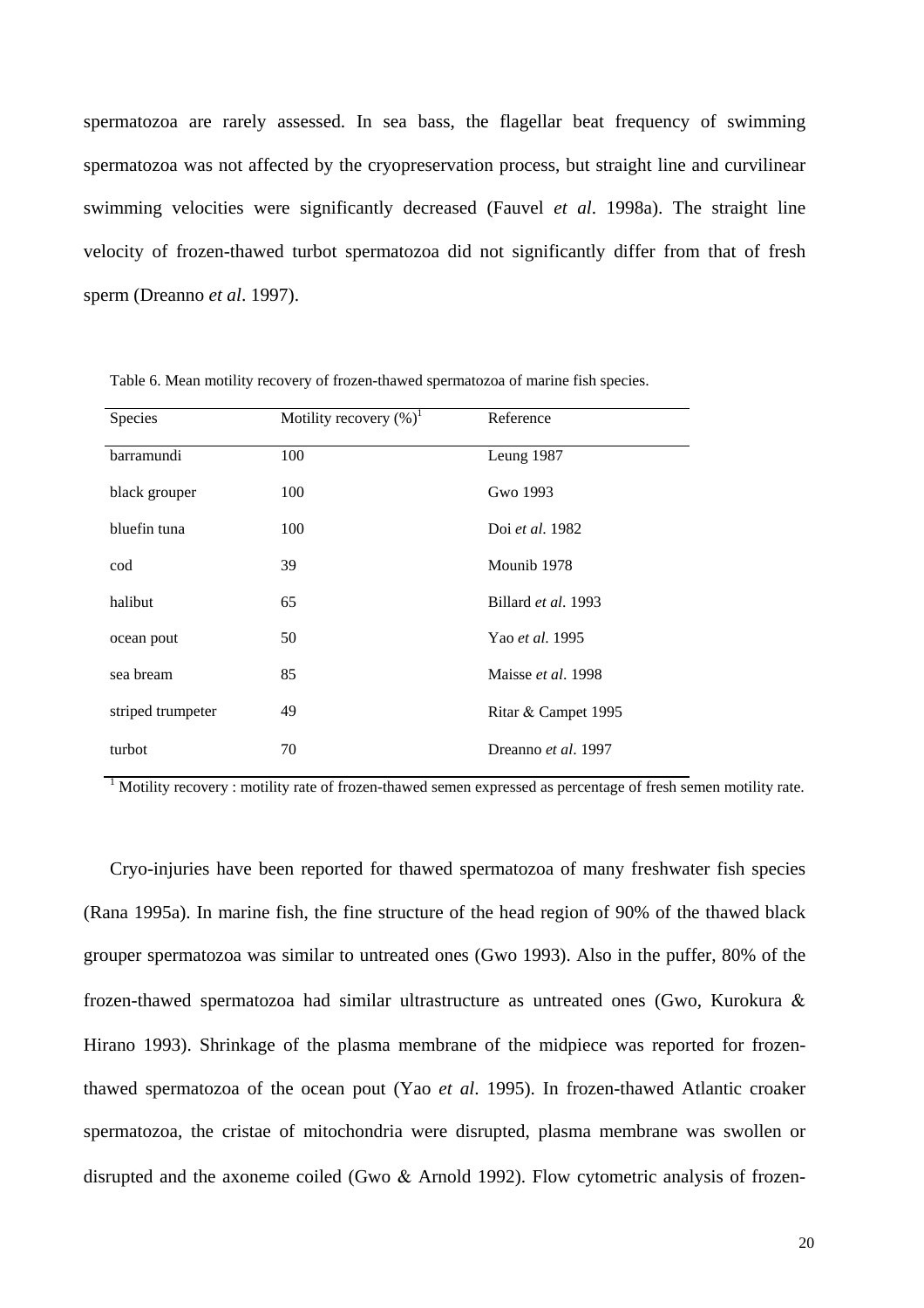thawed turbot spermatozoa revealed a high percentage (up to 93%) of intact plasma membranes and mitochondria (close to 80%; Ogier de Baulny 1997) and the mitochondrial respiratory activity was not altered (Dreanno *et al*. 1997).

 The development of fish produced with frozen-thawed sperm was not frequently investigated. Fertilizing ova with cryopreserved sperm did not affect the hatching percentages in cod. Furthermore, the morphology of larvae produced with frozen-thawed spermatozoa was similar to those produced with fresh sperm (Mounib 1978). Also, the rate of malformed hirame larvae was not significantly different when using fresh or frozen-thawed spermatozoa (Tabata & Mizuta 1997). In the yellowtail flounder, the hatching rate and the percentage of malformed larvae were not affected by the cryopreservation process (Richardson, Crim, Yao & Short 1995) and also 29 days old barramundi larvae, produced with frozen-thawed spermatozoa showed no malformalities (Palmer, Blackshaw & Garrett 1993). The hatching rate, the larval survival rate and the larval weight of 10 days old turbot were not significantly different when ova were inseminated with fresh compared to frozen-thawed sperm (Suquet, Dreanno, Petton, Normant, Omnes & Billard 1998b). But, the hatching rates of eggs inseminated with frozen-thawed sea bass sperm (69%) were significantly lower than those obtained with fresh sperm (81%) (Fauvel, Zonno, Suquet, Storelli & Dreanno 1998b).

 Compared to fresh water fish, the high quality of cryopreserved spermatozoa of marine fish species has already been emphasized by Scott & Baynes (1980). Ogier de Baulny (1997) found a significant correlation between the percentage of motile frozen-thawed turbot spermatozoa and the membrane integrity as determined by flow cytometric analysis. Furthermore, this author recorded that up to 93% of frozen-thawed spermatozoa had intact plasma membranes in the turbot, 45% in the trout, 80% in tilapia and 90% in catfish. Drokin (1993) proposed that the cryoresistance of marine fish spermatozoa could be due to the lipid composition of sperm membranes, mainly to the molar ratio of cholesterol to phospholipids which is 2-3 times higher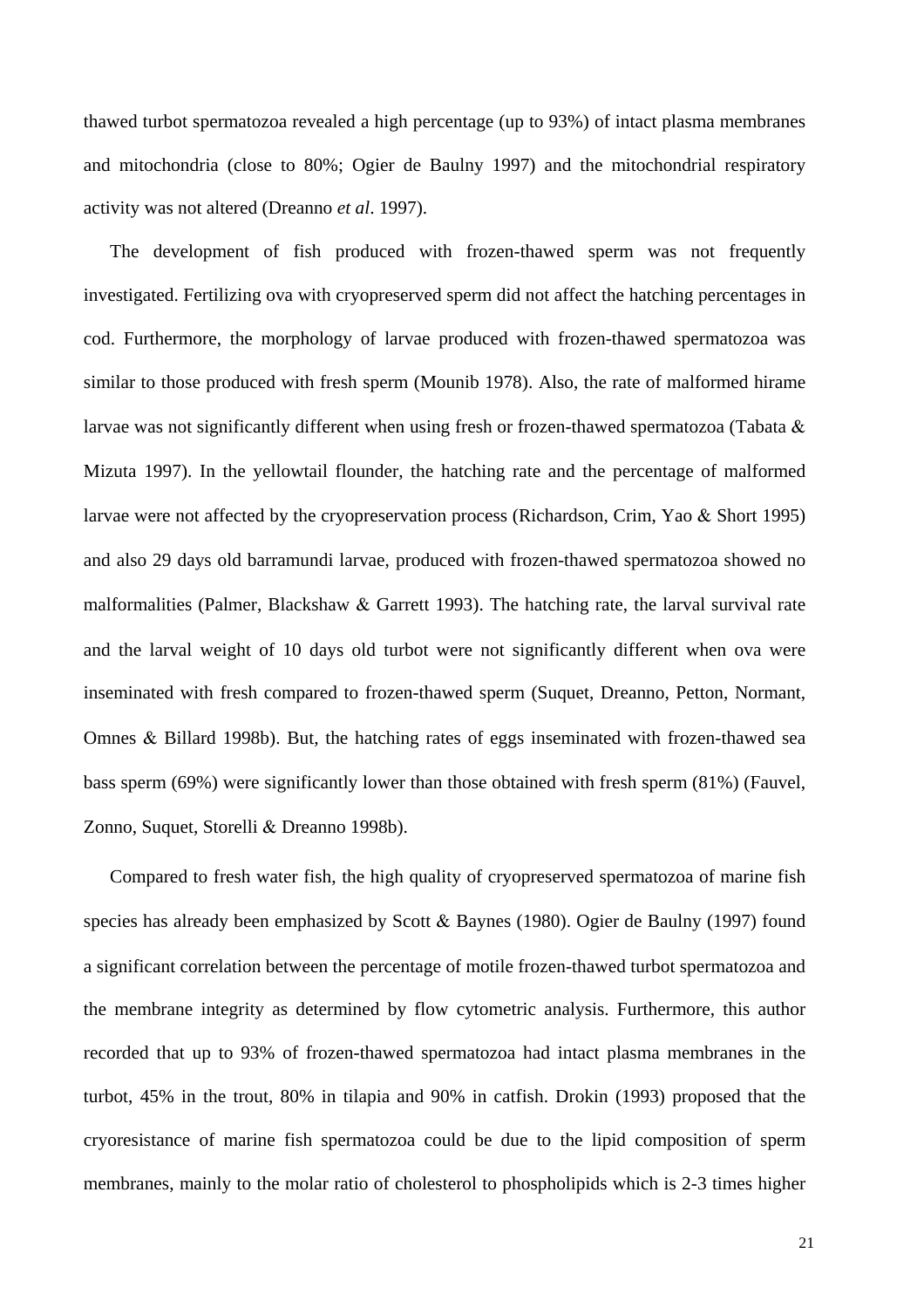than in freshwater fish. Contrary in rainbow trout spermatozoa, a lower cholesterol content of the plasma membrane was correlated with a higher fertilizing capacity of frozen-thawed sperm (Labbé & Maisse 1996), and the ratio of cholesterol to phospholipids was not higher in turbot than in trout (Ogier de Baulny *et al*. 1996). According to Drokin (1993), phosphatidylcholine may increase the cryoresistance of the sperm membrane and in sperm of marine fish this component has higher levels than in freshwater fish. Its protective role against osmotic and cold stress has been also reported by Simpson*,* Swan & White (1986).

 The process of cryopreservation reduces the decrease of intracellular ATP content of turbot spermatozoa for 20-40% (Ogier de Baulny 1997; Dreanno *et al*. 1997). This decline is lower than in trout (50-90%) and similar to catfish (25%; Ogier de Baulny 1997). This low rate of ATP consumption could explain the higher motility percentages observed in frozen-thawed spermatozoa of turbot (70%) and catfish (60%) compared to trout (21%). Furthermore, the significant decrease of cryoresistance of sea bass spermatozoa recorded at the end of the milting season could be explained by the decrease in endogeneous ATP (Dreanno *et al*. in press). Contrary, ATP content decreased only slightly in tilapia, *Oreochromis niloticus* (L.) spermatozoa during cryopreservation (0-25%). However, only 22% of the frozen-thawed spermatozoa of this species could be activated (Ogier de Baulny 1997). Before movement, ATP content of frozen-thawed trout spermatozoa is about 1.85 x  $10^{-2}$  mmole/ $10^{9}$  spermatozoa. When calculating the internal cell volume as  $0.16 \mu$ l/ $10^7$  spermatozoa (Christen, Gatti & Billard 1987), this leads to a 1.2 mmole/l concentration. According to Saudrais, Fierville, Cibert, Loir, Le Rumeur & Cosson (1998), the demembranated trout spermatozoa move also at much lower concentration of ATP (0.2 mmole/l). Therefore, the lower losses of intracellular ATP levels can not explain the higher survival of frozen-thawed turbot spermatozoa compared to trout spermatozoa. Complementary studies on the cryoprotectant toxicity and on thermal and osmotic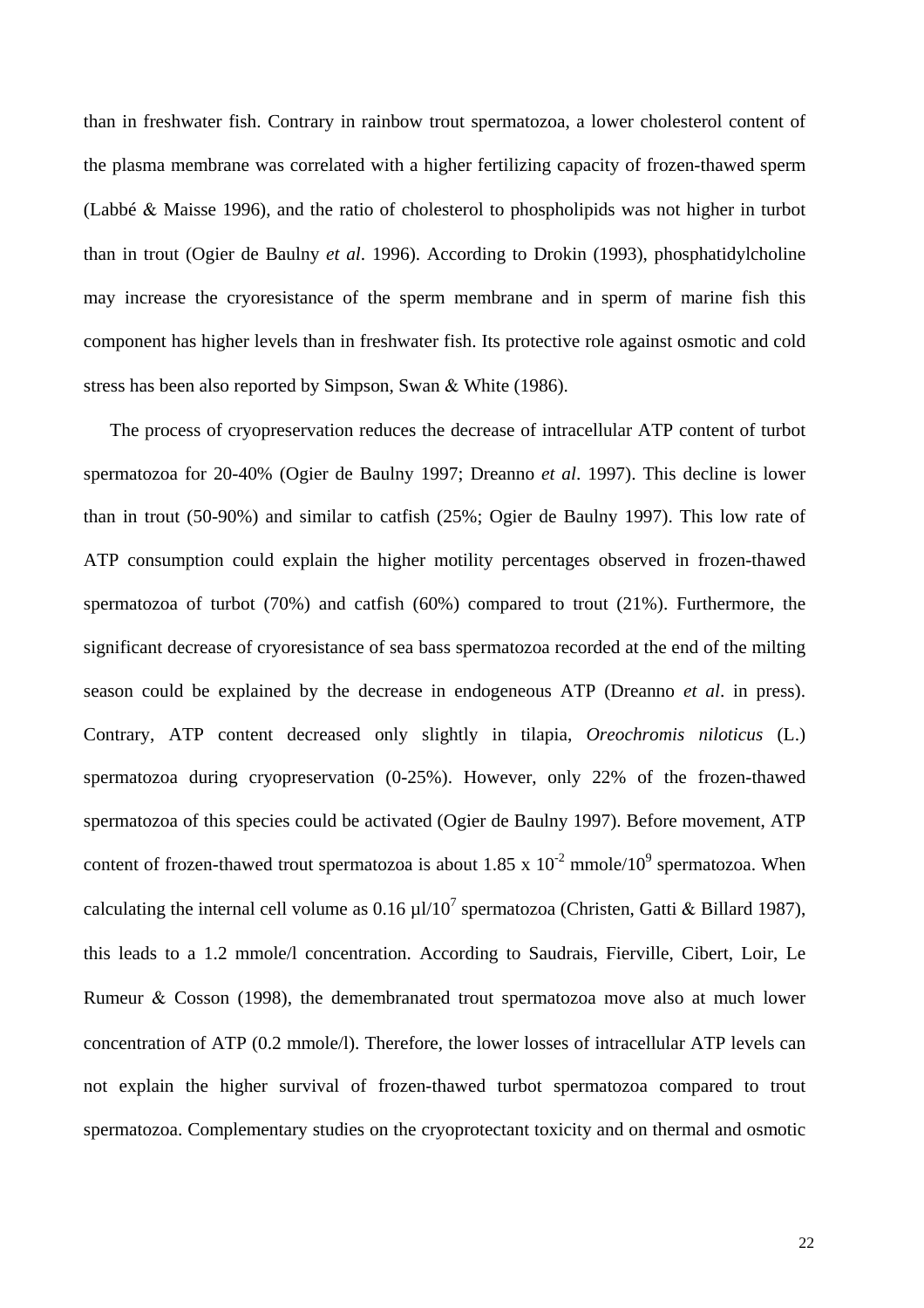stress should be carried out in marine fish species to understand their high capacity to tolerate the cryopreservation.

# **Conclusions**

 Simple freezing protocols are available for the cryopreservation of marine fish semen. The composition of the extender is generally less complex than the seminal fluid and consists of DMSO containing saline or sugar solutions. Simple methodology as straws on a tray in the vapour of liquid nitrogen and thawing in a bath are used for freezing and thawing.

 To date, the semen of about 30 different marine fish species has been cryopreserved and compared to freshwater species, a high survival of frozen-thawed spermatozoa is often recorded. In the literature, the species specific differences in cryoresistance are related to species specific differences in ATP consumption and to various grades of damages of frozen-thawed spermatozoa especially of their mitochondria and plasma membranes. However, studies on the cryopreservation of spermatozoa of marine fish species were mostly concentrated on the improvement of freezing technique protocols, but lacked a complete description of morphological and metabolic changes. Also, the quality of sperm sample before freezing should be investigated in more details as the problems of semen aging and of urine contamination can alter the biological features of spermatozoa and their suitability for freezing. The possible improvement of sperm fitness for cryopreservation by modifying rearing parameters during spermatogenesis (e.g. water temperature and food composition) has not yet been studied in marine fish species. The effect of the process of domestication on the quality of sperm and its ability to be frozen has also not been described.

 Therefore, the cryopreservation techniques for semen of marine fish are applicable for production purposes in aquaculture and for establishement of sperm banks. Coupled with

23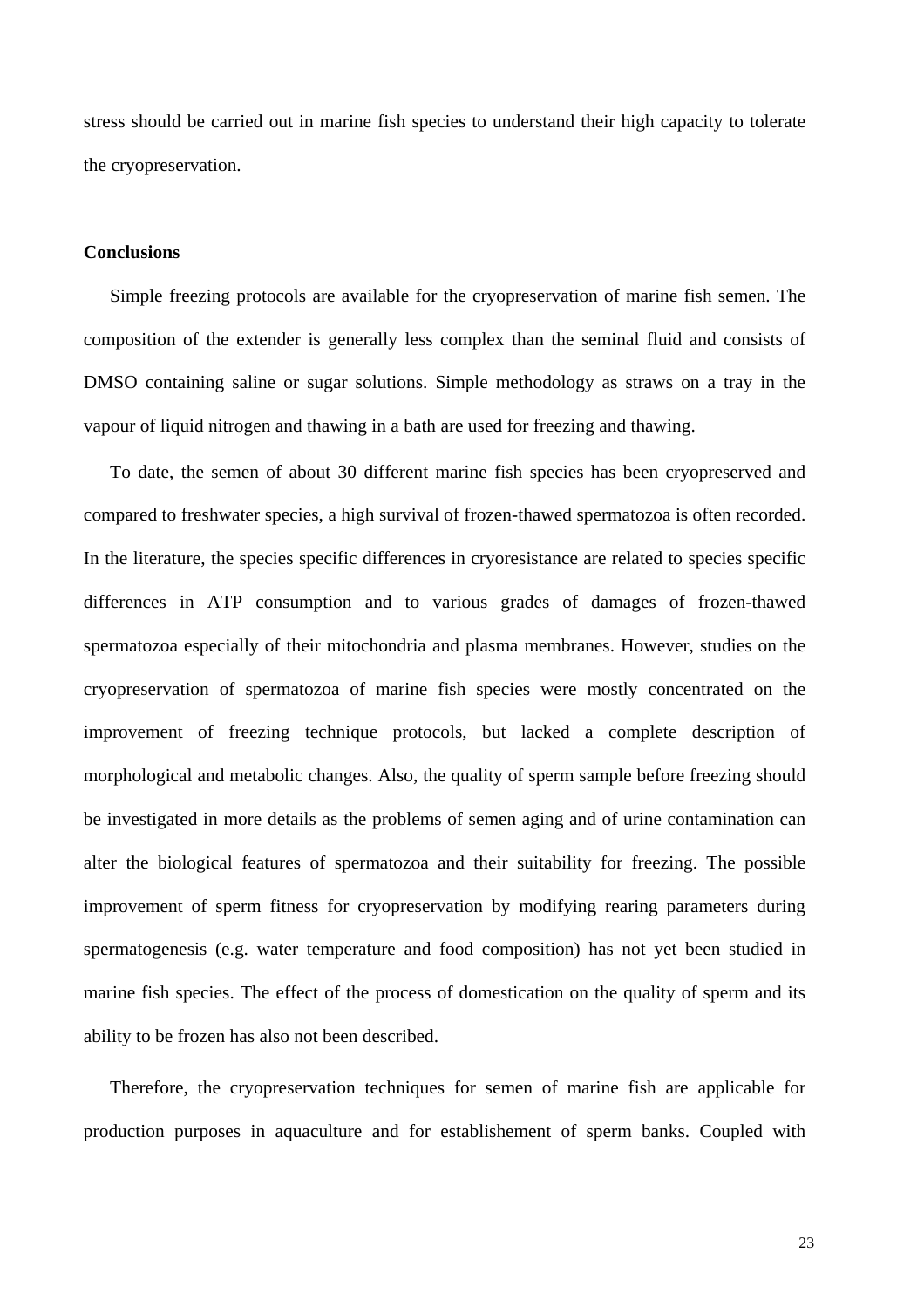insemination and short term storage techniques, cryopreservation will lead to an improvement of gamete management in marine fish species.

# **Acknowledgements**

 This work was supported by IFREMER, Muséum National d'Histoire Naturelle and CNRS. We thank V. Gautier (IFREMER) for the literature search.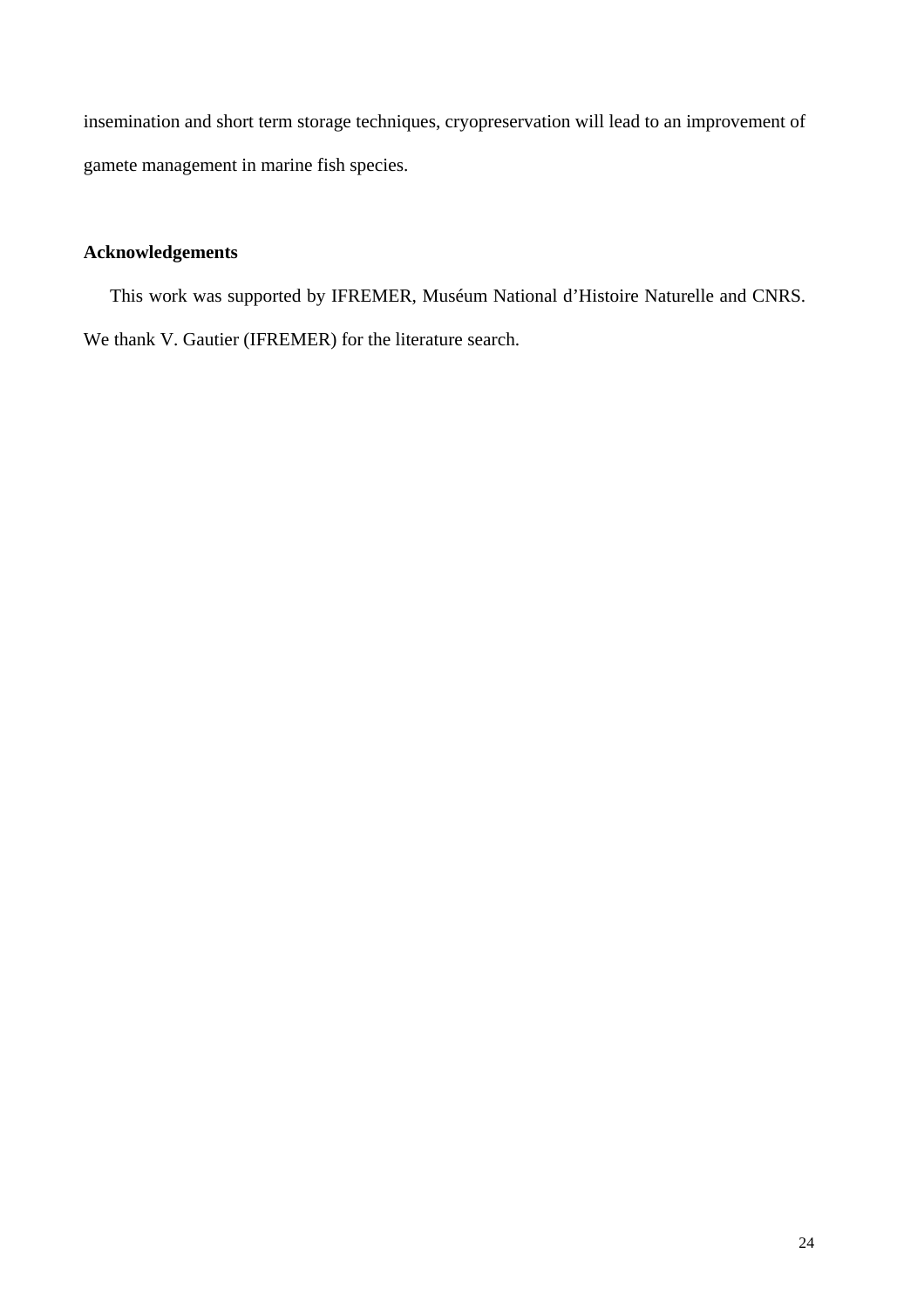#### **References**

- Ashwood-Smith M.J. (1980) Low temperature preservation of cells, tissues and organs. In : *Low temperature preservation in medecine and biology* (ed. by M.J. Ashwood-Smith), pp. 19-44, Pitman Medical Ltd., Turnbridge Wells.
- Babiak I., Glogowsky J., Brzuska E., Szumiec J. & Adamek J. (1995) Cryopreservation of sperm of common carp, *Cyprinus carpio*. *Aquaculture Research* **28**, 567-571.
- Barbato F., Canese S., Moretti F. & Misiti S. (1996) Notes on a cryopreservation technique for gilthead sea bream sperm. In : *Proceedings of the commission C2, Refrigeration and Production, International symposium « Froid et Aquaculture », p. 21, Bordeaux.*
- Billard R. (1978) Some data on gametes preservation and artificial insemination in teleost fish. *Actes de colloques du CNEXO* **8**, 59-73.
- Billard R. (1983) Effects of coelomic and seminal fluids and various saline diluents on the fertilizing ability of spermatozoa in the rainbow trout, *Salmo gairdneri. Journal of Reproduction and Fertility* **68**, 77-84.
- Billard R. (1992) Reproduction in rainbow trout : sex differentiation, dynamics of gametogenesis, biology and preservation of gametes. *Aquaculture* **100**, 263-298.
- Billard R. & Cosson M.P. (1992) Some problems related to the assessement of sperm motility in freshwater fish. *Journal of Experimental Zoology* **261**, 122-131.
- Billard R., Dupont J. & Barnabé G. (1977) Diminution de la motilité et de la durée de conservation du sperme de *Dicentrarchus labrax* L. (Poisson téléostéen) pendant la période de spermiation. *Aquaculture* **11**, 363-367.
- Billard R., Cosson J. & Crim L.W. (1993) Motility of fresh and aged halibut sperm*. Aquatic Living Resources* **6**, 67-75.
- Billard R., Cosson J., Crim L.W. & Suquet M. (1995) Sperm physiology and quality. In : *Broodstock management and egg and larval quality* (ed. by N.R. Bromage & R.J. Roberts), pp. 53-76, Cambridge University Press, Cambridge.
- Blaxter J.H.S. (1953) Sperm storage and cross fertilization of spring and autumn spawning herring. *Nature* **172**, 1189-1190.
- Bolla S., Holmefjord I. & Refstie T. (1987) Cryogenic preservation of Atlantic halibut sperm. *Aquaculture* **65**, 371-374.
- Bromage N. (1995) Broodstock management and seed quality-general considerations. In : *Broodstock management and egg and larval quality* (ed. by N.R. Bromage & R.J. Roberts), pp. 1-25, Cambridge University Press, Cambridge.
- Cabrita E., Alvarez R., Anel L., Rana K. & Herraez M.P. (1998) Sublethal damage during cryopreservation of rainbow trout sperm. *Cryobiology* **37**, 245-253.
- Chambeyron F. & Zohar Y. (1990) A diluent for sperm cryopreservation of gilthead seabream, *Sparus aurata*. *Aquaculture* **90**, 345-352.
- Chao N.H. (1991) Fish sperm cryopreservation in Taiwan : technology advancement and extension efforts. *Bulletin Institut Zoology* **16**, 263-283.
- Chao N.H., Chen H.P. & Liao I.C. (1975) Study on cryogenic preservation of grey mulet sperm. *Aquaculture* **5**, 389-406.
- Chao N.H., Chao W.C., Liu K.C. & Liao I.C. (1987) The properties of tilapia sperm and its cryopreservation. *Journal of Fish Biology* **30**, 107-118.
- Chauvaud L., Cosson J., Suquet M. & Billard R. (1995) Sperm motility in turbot, *Scophthalmus maximus*: initiation of movement and changes with time of swimming characteristics. *Environmental Biology of Fishes* **43**, 341-349.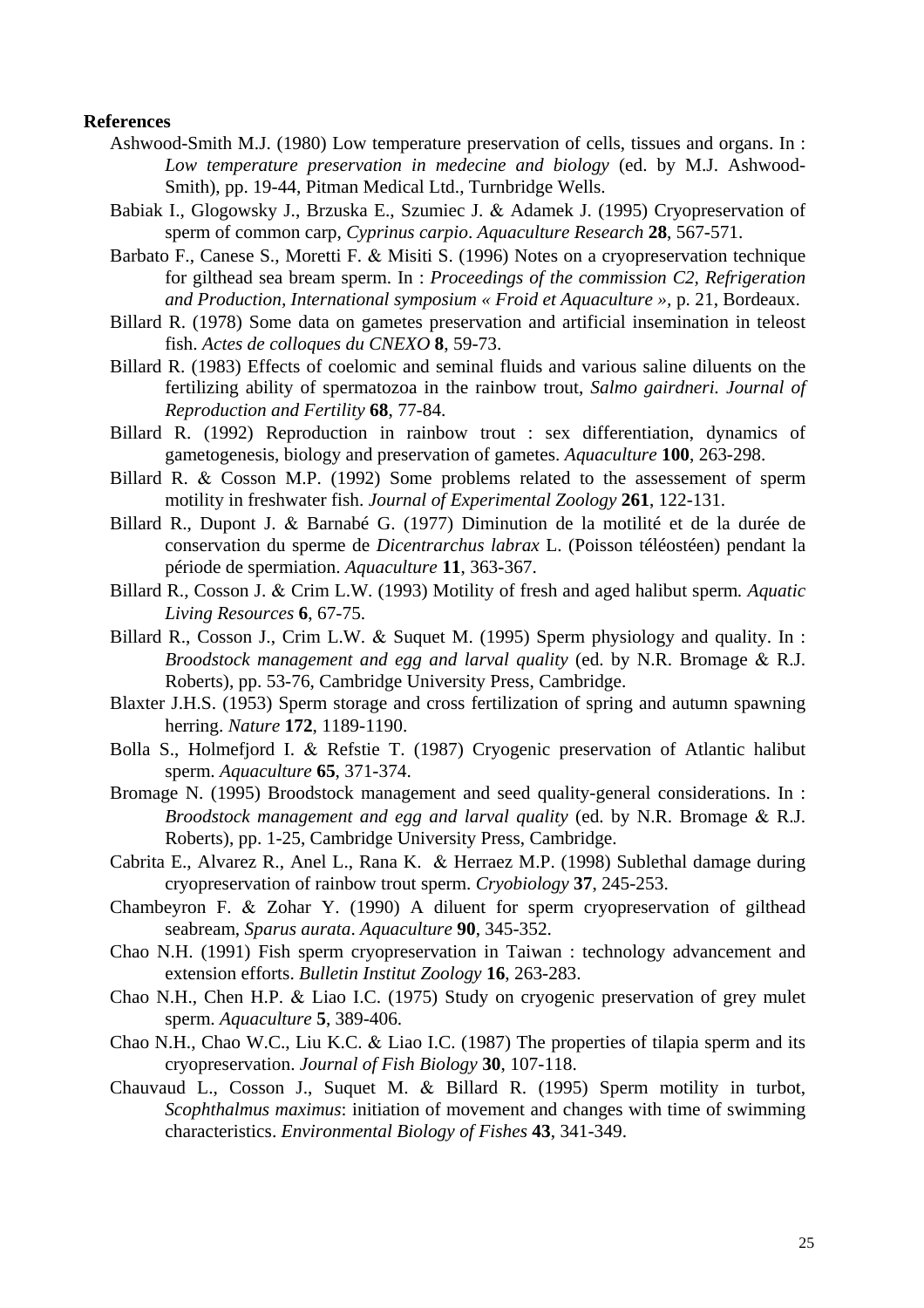- Chereguini O., Cal R.M., Dreanno C., Ogier de Baulny B. & Maisse G. (1997) Short-term storage and cryopreservation of turbot (*Scophthalmus maximus*) sperm. *Aquatic Living Ressources* **10**, 251-255.
- Christen R., Gatti J.L. & Billard R. (1987) Trout sperm motility : the transient movement of trout sperm is related to changes in the concentration of ATP following the activation of the flagellar movement. *European Journal of Biochemistry* **166**, 667-671.
- Clearwater S.J. & Crim L.W. (1995) Milt quality and quantity produced by yellowtail *Reproductive Physiology of Fish* (ed. by F.W. Goetz & P. Thomas), p. 113, Austin. flounder (*Pleuronectes ferrugineus*) following GnRH-analogue treatment by microspheres or pellet. In : *Proceedings of the Fifth International Symposium,*
- *ydrobiologii* **44**, 103-113. assisted image analysis. *Polskie Archiwum H* Cosson J., Billard R., Cibert C., Dreanno C., Linhart O. & Suquet M. (1997) Movements of fish sperm flagella studied by high speed videomicroscopy coupled to computer
- Doi M., Hoshino T., Taki Y. & Ogasawara Y. (1982) Activity of the sperm of the bluefin tuna *Thunnus thynnus* under fresh and preserved conditions. *Bulletin of the Japanese Society of Scientific Fisheries* **48**, 495-498.
- ionique, de la morphologie et du pouvoir fécondant. *Thesis*, 103 pp., Rennes. Dreanno C. (1998) Régulation de la mobilité des spermatozoïdes de turbot (*Psetta maxima*) et de bar (*Dicentrarchus labrax*) : Etude du métabolisme énergétique, du contrôle
- *ogenology* **48**, 589-603. *Theri* Dreanno C., Suquet M., Quemener L., Cosson J., Fierville F., Normant Y. & Billard R. (1997) Cryopreservation of turbot (*Scophthalmus maximus*) spermatozoa.
- Dreanno C., Suquet M., Desbruyères E., Cosson J., Le Delliou H. & Billard R. (1998) Effect of urine on semen quality in turbot (*Scophthalmus maximus*). *Aquaculture* 169, 247- 262.
- Dreanno C., Suquet M., Fauvel C., Le Coz J.R., Dorange G., Quemener L. & Billard R. (in press) The effect of ageing process on the quality of sea bass (*Dicentrarchus labrax*) semen. *Journal of Applied Ichthyology,* in press.
- Drokin S.I. (1993) Phospholipid distribution and fatty acid composition of phosphatidylcholine and phosphatidylethanolamine in sperm of some freshwater and marine species of fish. *Aquatic Living Resources* **6**, 49-56.
- Fauvel C., Suquet M., Dreanno C., Zonno V. & Menu B. (1998a) Cryopreservation of sea bass (*Dicentrarchus labrax*) spermatozoa in experimental and production conditions. *Aquatic Living Ressources* 11, 387-394.
- Fauvel C., Zonno V., Suquet M., Storelli C. & Dreanno C. (1998b) Cryopreservation of seabass (*Dicentrarchus labrax*) sperm in both experimental and production conditions. In : *8th International Symposium on Fish Physiology*, p. 64, Uppsala.
- Fauvel C., Savoye O., Dreanno C., Cosson J. & Suquet M. (1999) Characteristics of sperm of captive sea bass (*Dicentrarchus labrax*) in relation to its fertilisation potential. *Journal of Fish Biology* 54, 356-369.
- Gwo J.C. (1993) Cryopreservation of black grouper (*Epinephelus malabaricus*) spermatozoa. *Theriogenology* **39**, 1331-1342.
- Gwo J.C. (1994) Cryopreservation of yellowfin seabream (*Acanthopagrus latus*) spermatozoa (teleost, perciformes, sparidae). *Theriogenology* **41**, 989-1004.
- Gwo J.C. & Arnold C.R. (1992) Cryopreservation of Atlantic croaker spermatozoa : Evaluation of morphological changes. *Journal of Experimental Zoology* **264**, 444-
- Gwo J.C., Strawn K., Longnecker M.T. & Arnold C.R. (1991) Cryopreservation of Atlantic croaker spermatozoa. *Aquaculture* **94**, 355-375.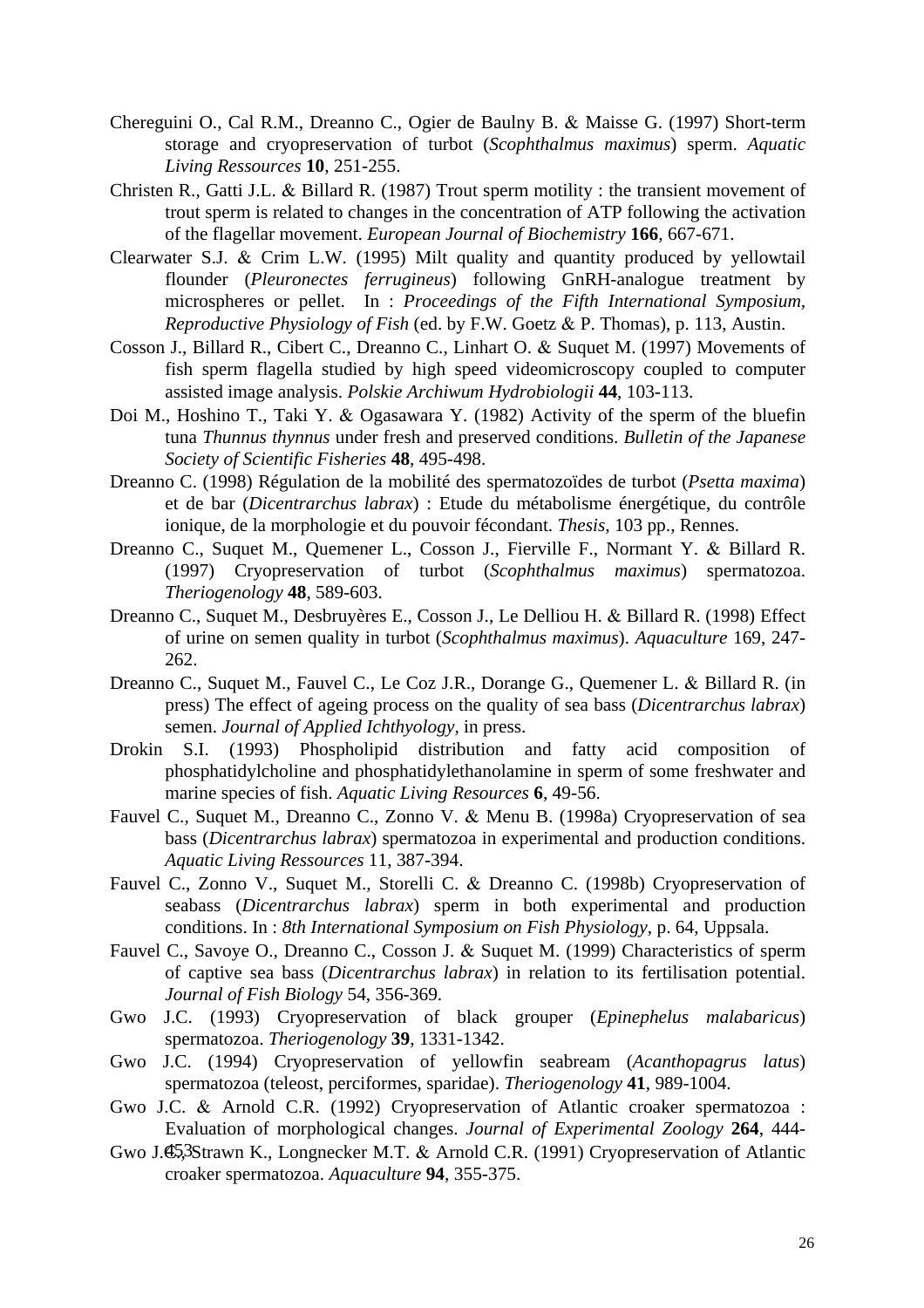- Gwo J.C., Kurokura H. & Hirano R. (1993) Cryopreservation of spermatozoa from rainbow trout, common carp and marine puffer. *Nippon Suisan Gakkaishi* **59**, 777-782.
- herring. Journal of Fisheries Ressources Board Canada 33, 1788-1790. Hourston A.S. & Rosenthal H. (1976) Sperm density during active spawning of Pacific
- Jamieson G.M. (1991) Fish evolution and systematic : Evidence from spermatozoa, pp. 319, Cambridge University Press, Cambridge.
- Joseph E. & Rao P.V. (1993) Studies on the histological and biochemical changes during spermatogenesis in *Mugil cephalus* Linnaeus and related species. *CMFRI special publication* **56**, 37-41.
- Labbé C. & Maisse G. (1996) Influence of rainbow trout thermal acclimatation on sperm cryopreservation : relation to change in the lipid composition of the plasma membrane. *Aquaculture* **145**, 281-294.
- Lahnsteiner F., Berger B., Weismann T. & Patzner R.A. (1996a) Physiological and biochemical determination of rainbow trout, *Oncorhynchus mykiss*, semen quality for cryopreservation. *Journal of Applied Aquaculture* **6**, 47-73.
- Lahnsteiner F., Berger B., Weismann T. & Patzner R.A. (1996b) The influence of various and after cryopreservation. *Journal of Applied Ichthyology* 12, 99-106. cryoprotectants on semen quality of the rainbow trout (*Oncorhynchus mykiss*) before
- Legendre M. & Billard R. (1980) Cryoconservation du sperme de truite arc en ciel (*Salmo gairdneri* R.). *Bulletin Français de Pisciculture* **278**, 11-33.
- Legendre M., Linhart O. & Billard R. (1996) Spawning and management of gametes, fertilized eggs and embryos in Siluroidei. *Aquatic Living Ressources* **9**, 59-80.
- Leung L.K.P. (1987) Cryopreservation of spermatozoa of the barramundi, *Lates calcarifer* (Teleostei : Centropomidae). *Aquaculture* **64**, 243-247.
- Maisse G. (1996) Cryopreservation of fish semen; a review. In : *Proceedings of the commission C2, Refrigeration and Production, International Symposium « Froid et Aquaculture »,*p. 443-466, Bordeaux.
- Maisse G., Pinson A. & Loir M. (1988) Caractérisation de l'aptitude à la congélation du sperme de truite arc en ciel (*Salmo gairdneri*) par des critères physico-chimiques. *Aquatic Living Ressources* **1**, 45-51.
- Maisse G., Labbé C., Ogier de Baulny B., Leveroni S. & Haffray P. (1998) Cryoconservation du sperme et des embryons de poissons. *INRA Productions*
- Maleja *c Minales* dit, M. **65** Maisse G. (1990) Qualité de la membrane des spermatozoïdes de truite arc en ciel (*Oncorhynchus mykiss*); relation avec l'aptitude du sperme à la congélation. *Aquatic Living Ressources* **3**, 43-54.
- Maracine M. & Segner H. (1998) Glutathione status of metal-exposed fish cells : time and dose dependency. In : *Proceedings of the 19th ESCPB Congress, Cellular and Molecular Responses to Environmental changes*, European Society for Comparative Physiology and Biochemistry, Turku.
- Methven D.A. & Crim L.W. (1991) Seasonal changes in spermatocrit, plasma sex steroids and motility of sperm from Atlantic halibut (*Hippoglossus hippoglossus*). In : *Proceedings of the 4<sup>th</sup> International Symposium, Reproductive Physiology of Fish.* (ed. by A.P. Scott, J.P. Sumpter, D.E. Kime & M.S. Rolfe), p.170, Sheffield.
- Moccia R.D. & Munkittrick K.R. (1987) Relationship between the fertilization of rainbow trout (*Salmo gairdneri*) eggs and the motility of spermatozoa*. Theriogenology*, 679- 688.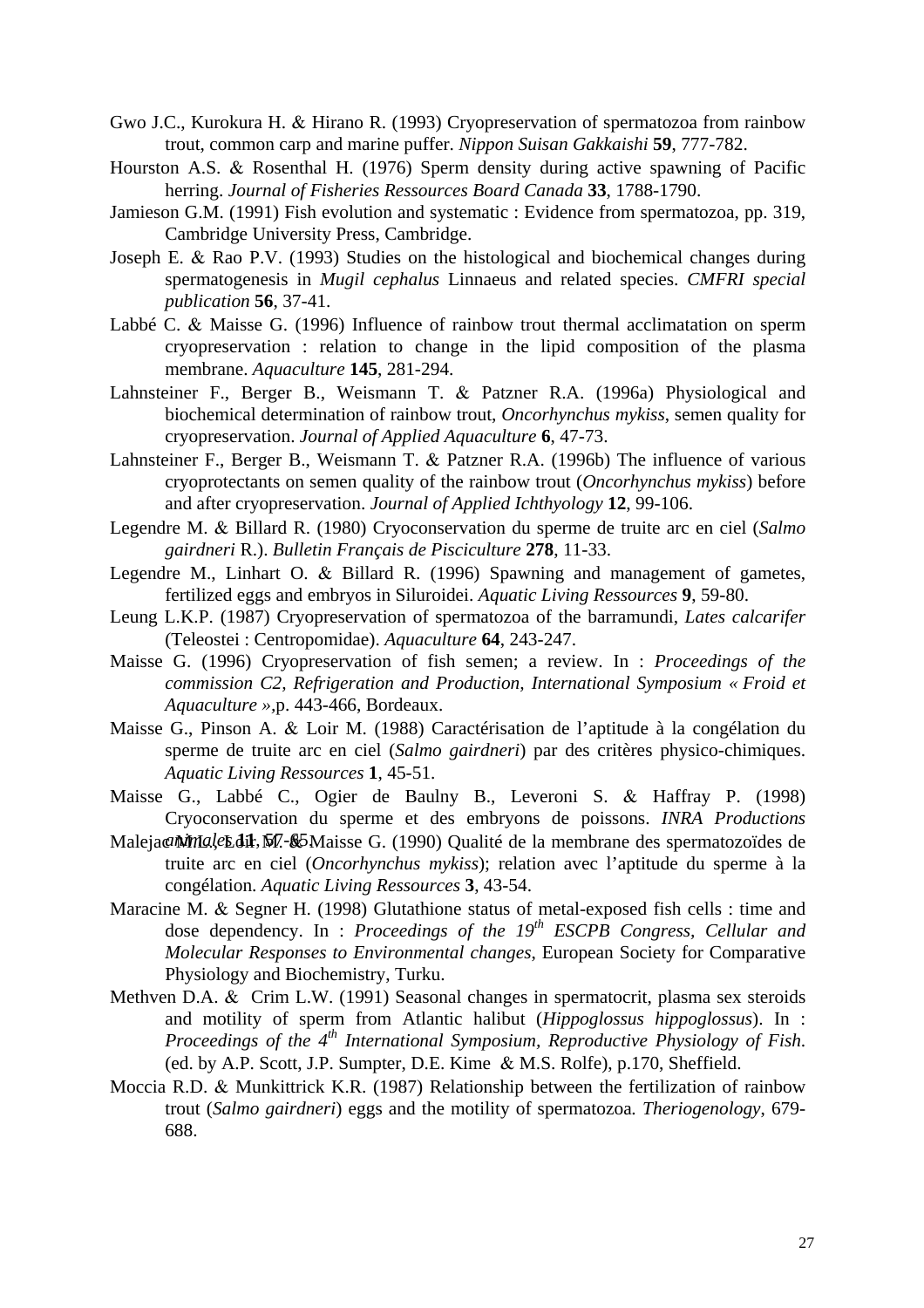- Mokness E. & Pavlov D.A. (1996) Management by life cycle of wollfish, *Anarhichas lupus* L., a new species for cold water aquaculture : a technical paper. *Aquaculture Research* **27**, 865-883.
- and pH in rainbow trout and chum salmon. Journal of Experimental Biology 136, 13-Morisawa S. & Morisawa M. (1988) Induction of potential for sperm motility by bicarbonate 22.
- Mounib M.S. (1978) Cryogenic preservation of fish and mamalian spermatozoa. *Journal of uction and Fertility* **53**, 13-18. *Reprod*
- Mounib M.S., Hwang P.C. & Idler D.R. (1968) Cryogenic preservation of Atlantic cod (*Gadus morhua*) sperm. *Journal of Fisheries Ressources Board Canada* **25**, 2623- 2632.
- Ogier de Baulny B. (1997) Cryoconservation du sperme de poissons. Evaluation des dommages cellulaires. Amélioration de la technique de congélation. Perméabilité membranaire aux cryoprotectants. *Thesis*, 129 pp., Rennes.
- Ogier de Baulny B., Le Vern Y., Kerboeuf D., Heydorff M. & Maisse G. (1996) Flow sperm. In : *Proceedings of the commission C2, Refrigeration and Production,* cytometric analysis of plasma membrane damages of rainbow trout and turbot frozen *International Symposium « Froid et Aquaculture »,*p. 65-72, Bordeaux.
- Ohta H . & Izawa T. (1996) Diluent for cool storage of the Japanese eel (*Anguilla japonica*) spermatozoa. *Aquaculture* **142**, 107-118.
- *Journal of Experimental Zoology* **277**, 171-180. spermatozoa. Ohta H., Ikeda K. & Izawa T. (1997a) Increases in concentrations of potassium and bicarbonate ions promote acquisition of motility *in vitro* by Japanese eel
- Ohta H., Tanaka H., Kagawa H. Okuzawa K. & Iinuma N. (1997b) Artificial fertilization using testicular spermatozoa in the Japanese eel *Anguilla japonica*. *Fisheries Science* **63**, 393-396.
- Palmer P.J., Blackshaw A.W. & Garrett R.N. (1993) Successfull fertility experiments with cryopreserved spermatozoa of barramundi, *Lates calcarifer* (Bloch), using dimethylsulfoxide and glycerol as cryoprotectants. *Reproduction Fertility Developpment* **5**, 285-293.
- Pillai M.C., Yanagimachi R. & Cherr G.N. (1994) *In vivo* and *in vitro* initiation of sperm motility using fresh and cryopreserved gametes from Pacific herring, *Clupea pallasi*. *Journal of Experimental Zoology* **269**, 62-68.
- Pullin R.S.V. (1972) The storage of plaice (*Pleuronectes platessa*). *Aquaculture* **1**, 279-283.
- Rana K. (1995a) Preservation of gametes. In : *Broodstock management and egg and larval quality* (ed. by N.R. Bromage & R.J. Roberts), pp. 53-76, Cambridge University Press, Cambridge.
- Rana K. (1995b) Cryopreservation of aquatic gametes and embryos : recent advances and applications. In : *Proceedings of the Fifth International Symposium, Reproductive Physiology of Fish* (ed. by F.W. Goetz & P. Thomas), p. 85-89, Austin.
- Richardson G.F., Crim L.W., Yao Z. & Short C. (1995) Cryopreservation of yellowtail flounder (*Pleuronectes ferrugineus*) semen. In : *Proceedings of the Fifth International Symposium, Reproductive Physiology of Fish* (ed. by F.W. Goetz & P. Thomas), p.136, Austin.
- Ritar A.J. & Campet M. (1995) Cryopreservation of sperm from striped trumpeter *Latris lineata*. In : *Proceedings of the Fifth International Symposium, Reproductive Physiology of Fish* (ed. by F.W. Goetz & P. Thomas), p.136, Austin.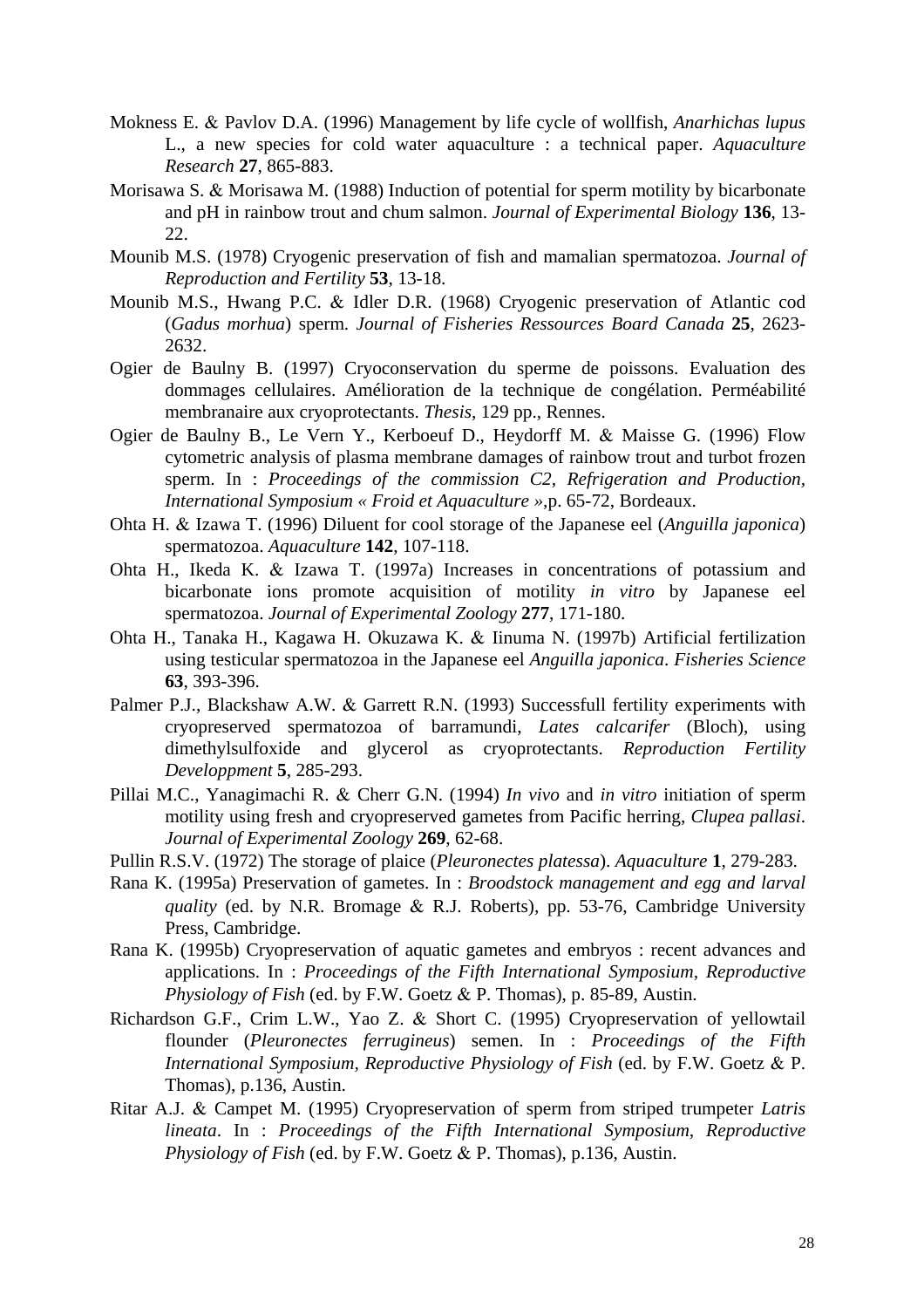- Saudrais C., Fierville F., Cibert C., Loir M., Le Rumeur E. & Cosson J. (1998) The use of phosphocreatine plus ADP as energy source for motility of membrane-deprived trout spermatozoa. *Journal of Cell Motility and the Cytoskeleton* **41**, 91-106.
- Scott A .P. & Baynes S.M. (1980) A review of the biology, handling and storage of salmonid spermatozoa. *Journal of Fish Biology* **17**, 707-739.
- Shangguan B. (1998) A seasonal study of male reproduction and sperm physiology of three coldwater flatfish. *Thesis*, pp.239, Newfoundland.
- Shanng guan B. & Crim L.W. (1995) The effect of stripping frequency on the sperm quantity and quality in winter flounder, *Pleuronectes americanus*. In : *Proceedings of the Fifth International Symposium, Reproductive Physiology of Fish* (ed. by F.W. Goetz & P. Thomas), p.142, Austin.
- Simpson A.M., Swan M.A. & White J.G. (1986) Action of phosphatidylcholine in protecting ram sperm from cold shock. *Gamete Research* **15**, 43-56.
- administration of GnRH increases milt volume without altering sperm counts in the Sorbera L.A., Mylonas C.C., Zanuy S., Carillo M. & Zohar Y. (1996) Sustained sea bass. *Journal of Experimental Zoology* **276**, 361-368.
- Stein H. & Bayrle H. (1978) Cryopreservation of the sperm of some freshwater teleosts. *Annales de Biologie Animale Biochimie Biophysique* **18**, 1073-1076.
- Stoss J . (1983) Fish gamete preservation. In : *Fish Physiology IXb* (ed. by Hoar W.S., Randall R.D. & Donaldson E.M.), p 305-340, Academic Press, Orlando.
- Stoss J. & Donaldson E. (1982) Preservation of fish gametes. In : *Proceedings International Symposium, Reproductive Physiology of Fish*, PUDOC, pp. 114-122, Wageningen.
- Suquet M., Billard R., Cosson J., Dorange G., Chauvaud L., Mugnier C. & Fauvel C. (1994) Sperm features in turbot (Scophthalmus maximus) : a comparison with other freshwater and marine fish species. *Aquatic Living Ressources* **7**, 283-294.
- Suquet M., Gaignon J.L., Quemener L. & Normant Y. (1995a) Artificial insemination of turbot (*Scophthalmus maximus*) eggs : a procedure for experimental purposes. In : *Larvi'95, Fish and Shellfish Larviculture Symposium* (ed. by Lavens P., Jaspers E. & Roelants I.), p.57-59, Gent.
- Suquet M., Billard R., Cosson J., Normant Y. & Fauvel C. (1995b) Artificial insemination in turbot (*Scophthalmus maximus*) : determination of the optimal sperm to egg ratio and time of gamete contact. *Aquaculture* **133**, 83-90.
- Suquet M., Dreanno C., Dorange G., Normant Y., Quemener L., Gaignon J.L. & Billard R. (1998a) The ageing phenomenon of turbot spermatozoa : effects on morphology, motility and concentration, intracellular ATP content, fertilization and storage capacities. *Journal of Fish Biology* **52**, 31-41.
- Suquet M., Dreanno C., Petton B., Normant Y., Omnes M.H. & Billard R. (1998b) Longterm effects of the cryopreservation of turbot (*Psetta maxima*) spermatozoa. *Aquatic Living Ressources* **11**, 45-48.
- Tabata K. & Mizuta A. (1997) Cryopreservation of sex reversed gynogenetic females sperm in hirame. *Fisheries Science* **63**, 482-483.
- Thorogood J. & Blackshaw A. (1992) Factors affecting the activation, motility and cryopreservation of the spermatozoa of the yellowfin bream, *Acanthopagrus australis* (Günther). *Aquaculture and Fisheries Management* **23**, 337-344.
- Tiersch T.R. (1995) Cryopreservation of fish sperm : laboratory, hatchery and field studies of twenty species. In : *Proceedings of the Fifth International Symposium, Reproductive Physiology of Fish* (ed. by F.W. Goetz & P. Thomas), p.147, Austin.